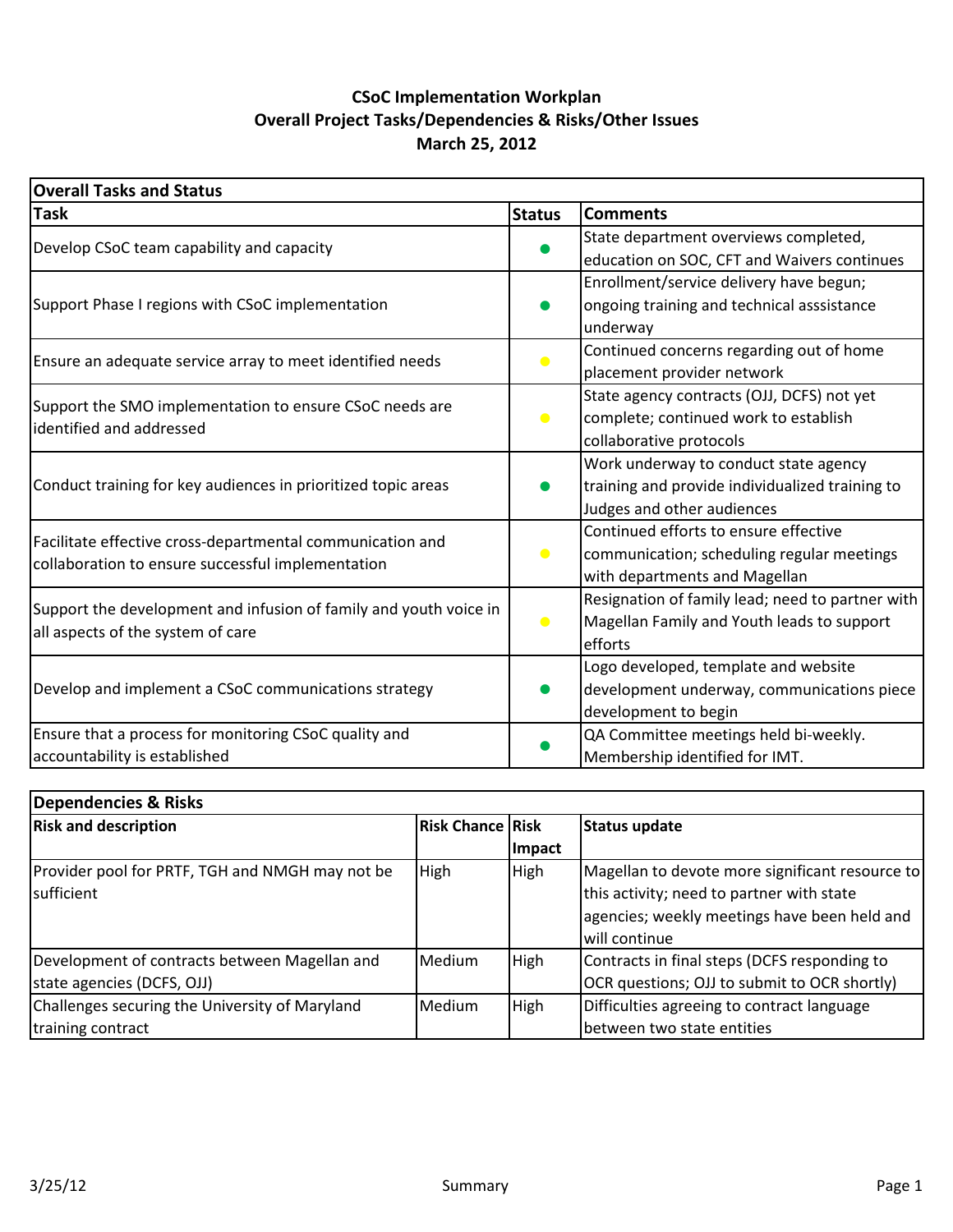| <b>Issues</b>                                   |               |                                                         |
|-------------------------------------------------|---------------|---------------------------------------------------------|
| <b>Issue and description</b>                    | Project       | <b>Status</b>                                           |
|                                                 | <b>Impact</b> |                                                         |
| Potential stakeholder concerns/buy-in with CSoC | Medium        | Continued outreach being plan to problem-solve barriers |
| approach and new way of doing business          |               | and challenges                                          |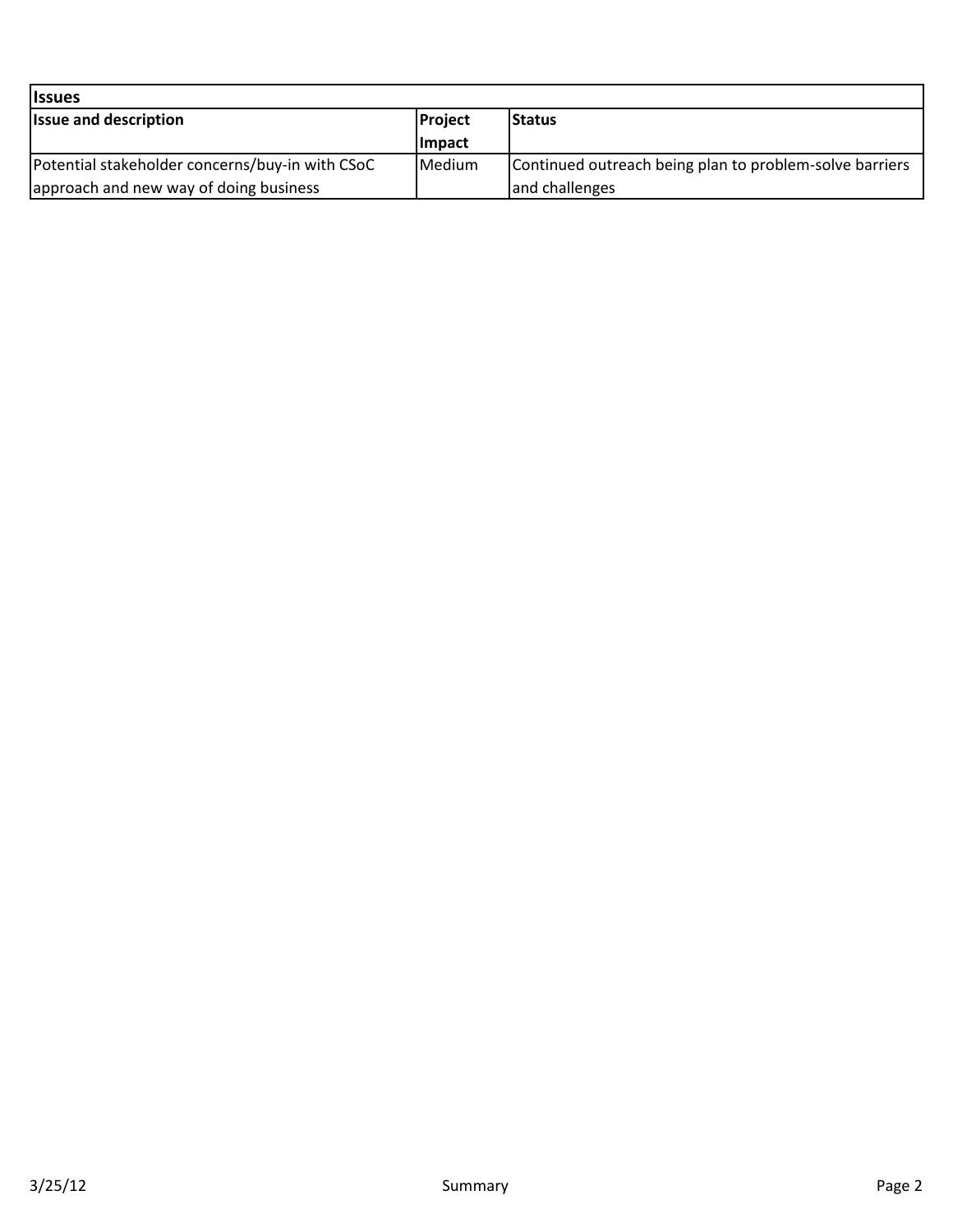|                         | <b>CSoC Implementation Workplan</b>                                                                                     |                               |  |                                   |                                  |                                                                                                                                                                                                  |  |  |
|-------------------------|-------------------------------------------------------------------------------------------------------------------------|-------------------------------|--|-----------------------------------|----------------------------------|--------------------------------------------------------------------------------------------------------------------------------------------------------------------------------------------------|--|--|
| #                       | Task Task                                                                                                               | Person Responsible Start Date |  | <b>Due Date</b>                   | <b>Completion</b><br><b>Date</b> | Notes/Comments                                                                                                                                                                                   |  |  |
| $\overline{\mathbf{1}}$ | <b>Team Education/Capacity Building/Capability</b>                                                                      |                               |  |                                   |                                  |                                                                                                                                                                                                  |  |  |
| 1.1                     | Provide foundational information/education on systems<br>of care to all CSoC team members                               | Jody Levison-<br>Johnson      |  | 6/6/2011 8/31/2011                | 8/31/2011                        |                                                                                                                                                                                                  |  |  |
| 1.2                     | Work with individual team members to enhance their<br>understanding of their and their department's role in the<br>CSoC | Jody Levison-<br>Johnson      |  | 6/6/2011 8/31/2011                | 8/31/2011                        |                                                                                                                                                                                                  |  |  |
| 1.3                     | Review CSoC organizational structure and ensure<br>adequate staffing to meet needs                                      | Jody Levison-<br>Johnson      |  | 7/1/2011 7/31/2011                | 7/31/2011                        |                                                                                                                                                                                                  |  |  |
| 1.4                     | Develop Family Lead role/responsibilities for CSoC Team                                                                 | Jody Levison-<br>Johnson      |  | 7/15/2011 7/31/2011               | 7/31/2011                        |                                                                                                                                                                                                  |  |  |
| 1.5                     | Work with OBH Human Resources to develop Family<br>Lead job description                                                 | Jody Levison-<br>Johnson      |  | 8/8/2011 8/15/2011                | 8/15/2011                        |                                                                                                                                                                                                  |  |  |
| 1.6                     | Recruit and Hire CSoC Family Lead                                                                                       | Jody Levison-<br>Johnson      |  | 8/15/2011 9/30/2011<br>11/30/11   |                                  | 11/21/2011 Family Lead position accepted<br>11/21/11. Shawn Herbert begins on<br>12/12/11.                                                                                                       |  |  |
| 1.7                     | Provide foundational information to CSoC team members Yvonne Diaz<br>on the Department of Children & Family Services    | Domingue/Gwen<br>Jackson      |  | 8/1/2011 10/31/2011               |                                  | 10/31/2011 Scheduled for 10/31/11 team meeting                                                                                                                                                   |  |  |
| 1.8                     | Provide foundational information to CSoC team members Janice Zube<br>on the Department of Education                     |                               |  | 8/1/2011 10/31/2011               |                                  | 10/31/2011 Scheduled for 10/31/11 team meeting                                                                                                                                                   |  |  |
| 1.9                     | Provide foundational information to CSoC team members Traci Perry<br>on the Office of Behavioral Health                 |                               |  | 8/1/2011 10/31/2011               | 10/17/2011                       |                                                                                                                                                                                                  |  |  |
| 1.10                    | Provide foundational information to CSoC team members Jacqueline Page<br>on the Office of Juvenile Justice              |                               |  | 8/1/2011 10/31/2011               |                                  | 10/31/2011 Scheduled for 10/31/11 team meeting                                                                                                                                                   |  |  |
| 1.11                    | Provide foundational information to CSoC team members Keith Durham<br>on Medicaid (SPAs, Waivers)                       |                               |  | 8/1/2011 10/31/2011<br>12/31/2011 |                                  | $1/27/2012$ Medicaid has started a series of<br>trainings on authorities and services<br>manual conducted via conference call<br>live meetings every two weeks.<br>Meetings will not be resumed. |  |  |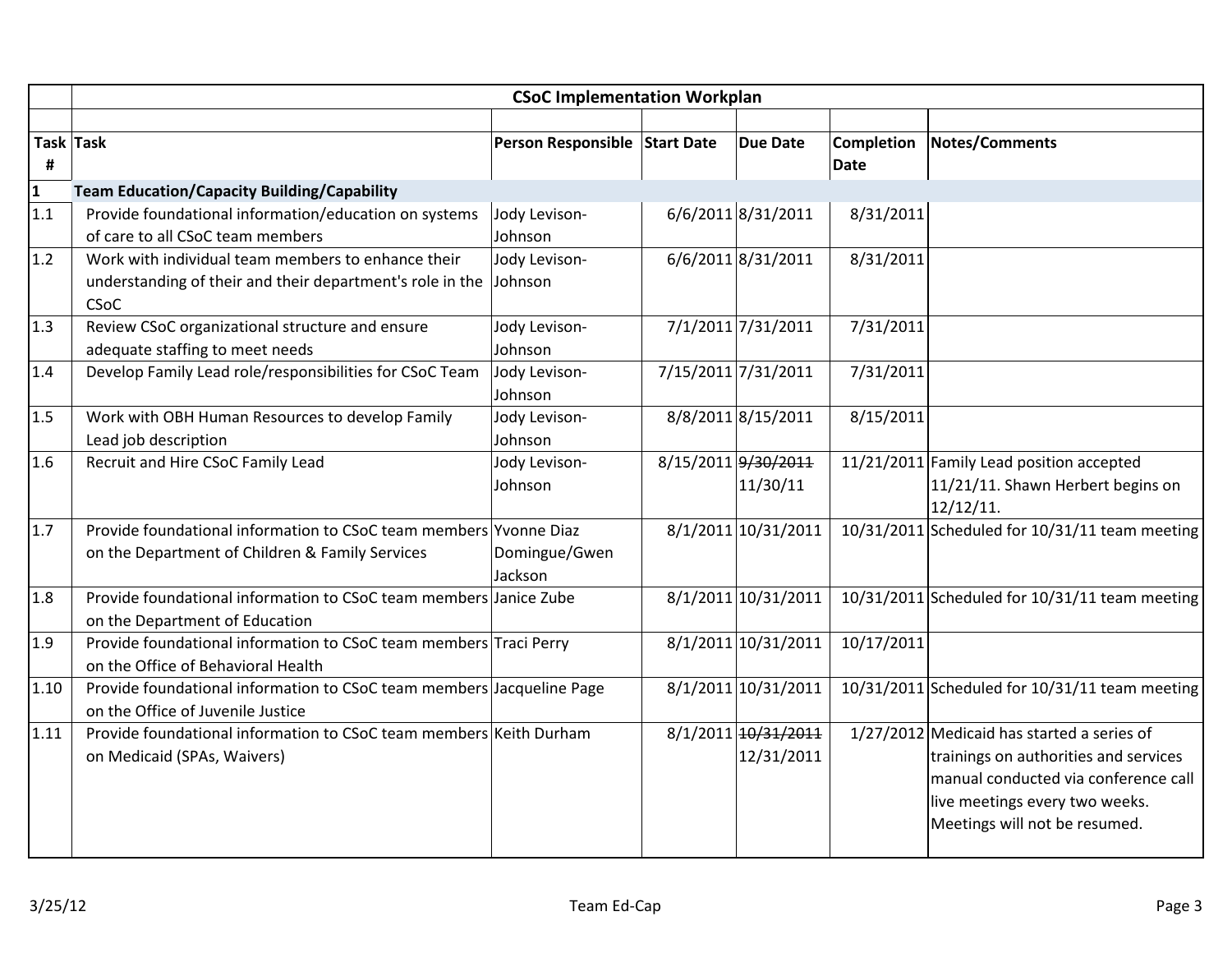|              | <b>CSoC Implementation Workplan</b>                                                 |                                                |  |                                   |                   |                                                                                                                                                                                                  |  |  |
|--------------|-------------------------------------------------------------------------------------|------------------------------------------------|--|-----------------------------------|-------------------|--------------------------------------------------------------------------------------------------------------------------------------------------------------------------------------------------|--|--|
|              |                                                                                     |                                                |  |                                   |                   |                                                                                                                                                                                                  |  |  |
|              | Task Task                                                                           | Person Responsible Start Date                  |  | Due Date                          | <b>Completion</b> | <b>Notes/Comments</b>                                                                                                                                                                            |  |  |
| #            |                                                                                     |                                                |  |                                   | Date              |                                                                                                                                                                                                  |  |  |
| $\mathbf{1}$ | <b>Team Education/Capacity Building/Capability</b>                                  |                                                |  |                                   |                   |                                                                                                                                                                                                  |  |  |
| 1.12         | Develop CSoC team's full understanding of the service<br>array available under CSoC | Keith Durham                                   |  | 8/1/2011 10/31/2011<br>12/31/2011 |                   | $1/27/2012$ Medicaid has started a series of<br>trainings on authorities and services<br>manual conducted via conference call<br>live meetings every two weeks.<br>Meetings will not be resumed. |  |  |
| 1.13         | Update Team of DCFS protocols and procedures related<br>to CSoC Implementaion       | <b>Yvonne Diaz</b><br>Domingue/Gwen<br>Jackson |  | $3/1/2012$ 4/1/2012               | Ongoing           |                                                                                                                                                                                                  |  |  |
|              | <b>END OF PROJECT</b>                                                               |                                                |  |                                   |                   |                                                                                                                                                                                                  |  |  |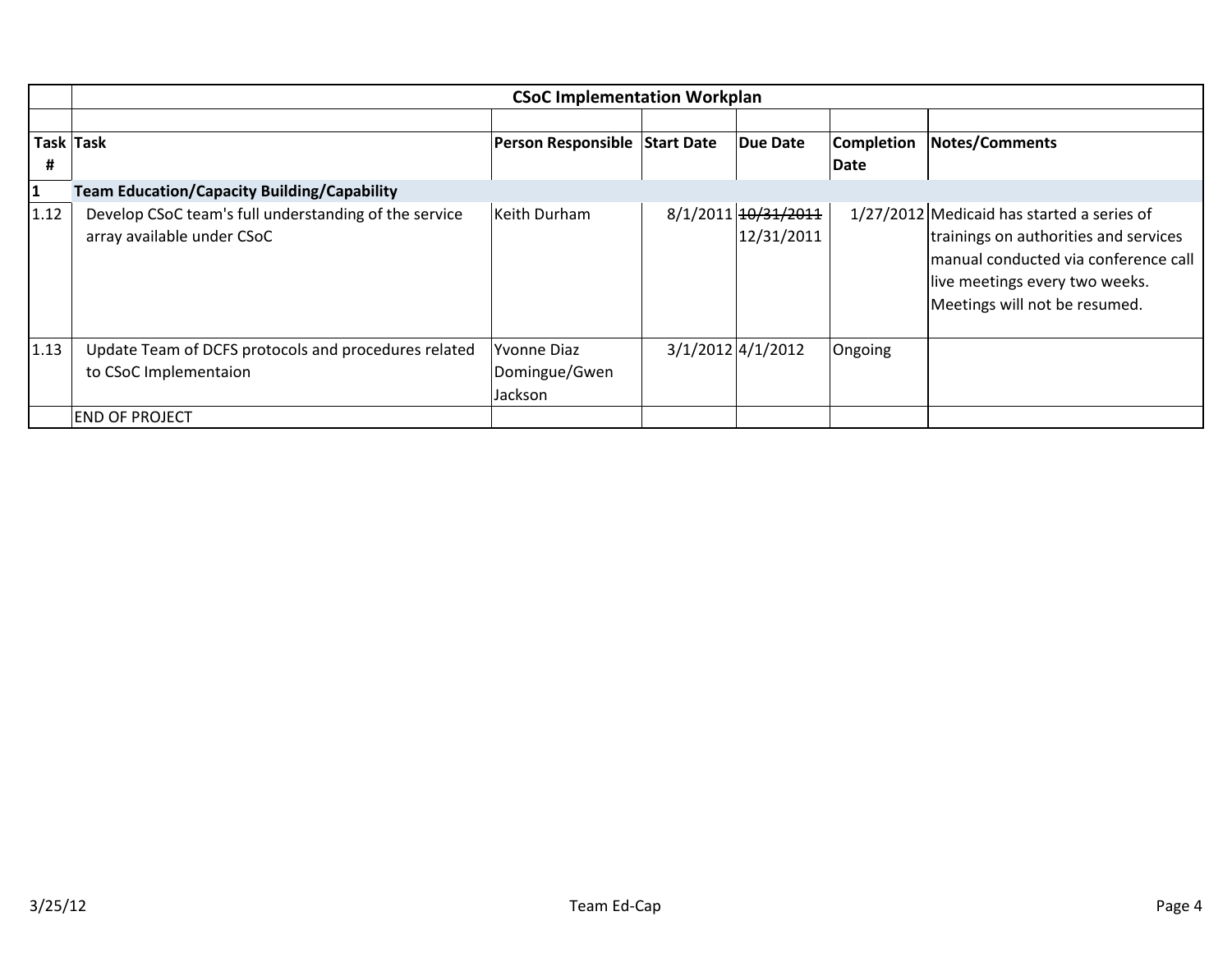|                | <b>CSoC Implementation Workplan</b>                                                                                               |                                                    |                    |                                              |                                  |                                                                                                                                                                                           |  |
|----------------|-----------------------------------------------------------------------------------------------------------------------------------|----------------------------------------------------|--------------------|----------------------------------------------|----------------------------------|-------------------------------------------------------------------------------------------------------------------------------------------------------------------------------------------|--|
|                |                                                                                                                                   |                                                    |                    |                                              |                                  |                                                                                                                                                                                           |  |
| #              | Task Task                                                                                                                         | Person Responsible Start Date                      |                    | <b>Due Date</b>                              | <b>Completion</b><br><b>Date</b> | <b>Notes/Comments</b>                                                                                                                                                                     |  |
| $\overline{2}$ | Phase I WAA & FSO implementation                                                                                                  |                                                    |                    |                                              |                                  |                                                                                                                                                                                           |  |
|                | Assign CSoC Team Liaisons to the five implementing<br>regions                                                                     | Jody Levison-<br>Johnson                           |                    | 7/8/2011 7/8/2011                            |                                  | 7/8/2011 Region 2: Traci Perry (OBH)<br>Region 7: Janice Zube (DOE)<br>Region 8: Yvonne Diaz Domingue<br>(DCFS)<br>Region 9: Jacqueline Page (OJJ)<br>Jefferson Parish: Joe Keegan (DCFS) |  |
| 2.1            |                                                                                                                                   |                                                    |                    |                                              |                                  |                                                                                                                                                                                           |  |
| 2.2            | Conduct initial outreach via email/telephone with<br>implementing regions                                                         | <b>CSoC Liaisons</b>                               | 7/11/2011 Weeks of | $7/11$ and<br>7/18/11                        | 7/25/2011                        |                                                                                                                                                                                           |  |
| 2.3            | Hold initial face-to-face meetings with representatives<br>from the region, WAA and FSO                                           | <b>CSoC Liaisons &amp;</b><br><b>CSoC Director</b> |                    | 8/1/2011 Weeks of<br>$8/1, 8/8$ &<br>8/15/11 |                                  | 8/16/2011 Region 2: 8/10/11; 1/25/12 FSO and<br>new WAA staff with Lisa<br>Region 7: 8/1/11<br>Region 8: 8/12/11<br>Region 9: 8/11/11 (YDD & JLJ)<br>Jefferson Parish: 8/16/11            |  |
| 2.4            | Identify initial technical assistance and training needs for<br>each region                                                       | <b>CSoC Liaisons &amp;</b><br><b>CSoC Director</b> | $8/1/2011$ Ongoing |                                              | Ongoing                          | Specific needs around billing and<br>documenting have been identified and<br>will be addressed through Magellan                                                                           |  |
|                | Develop initial individualized training and technical                                                                             | <b>CSoC Liaisons</b>                               |                    | 8/16/2011 10/31/2011                         |                                  | 12/1/2011 Approach continues to evolve as                                                                                                                                                 |  |
| 2.5            | assistance plans for each region                                                                                                  |                                                    |                    | 12/01/11                                     |                                  | needs are identifed.                                                                                                                                                                      |  |
| 2.6            | Create templates to support implementation across<br>region (job descriptions, policies/practices, community<br>team development) | <b>CSoC Liaisons &amp;</b><br><b>CSoC Director</b> |                    | 8/8/2011 9/30/2011                           | 10/3/2011                        |                                                                                                                                                                                           |  |
| 2.7            | Plan Implementation Institute (logistics, agenda,<br>speakers, handouts, etc.)                                                    | CSoC Liaisons &<br><b>CSoC Director</b>            |                    | 6/15/2011 10/4/2011                          | 10/3/2011                        |                                                                                                                                                                                           |  |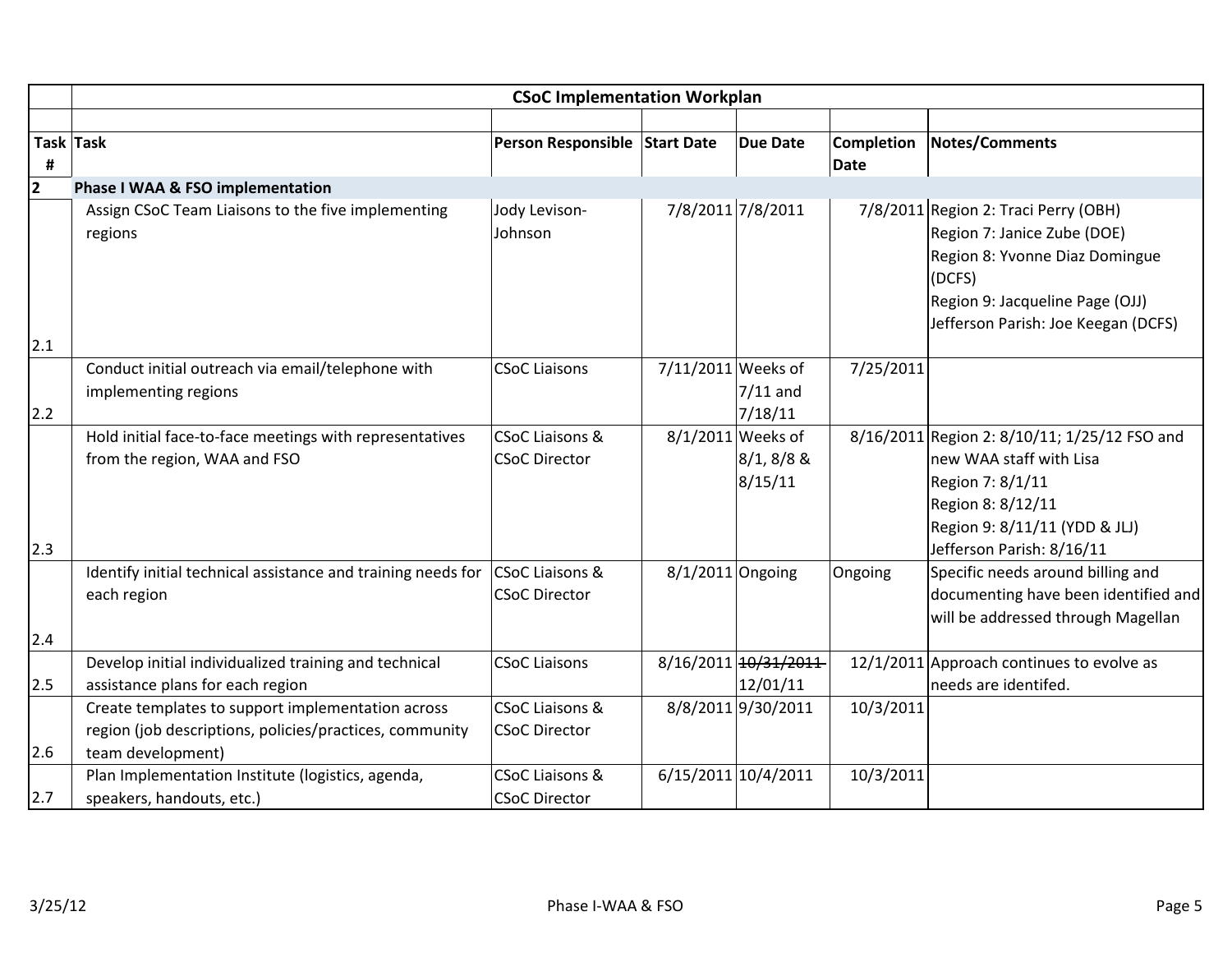|                | <b>CSoC Implementation Workplan</b>                                        |                               |  |                       |                   |                                              |  |  |
|----------------|----------------------------------------------------------------------------|-------------------------------|--|-----------------------|-------------------|----------------------------------------------|--|--|
|                |                                                                            |                               |  |                       |                   |                                              |  |  |
| Task Task      |                                                                            | Person Responsible Start Date |  | <b>Due Date</b>       | <b>Completion</b> | <b>Notes/Comments</b>                        |  |  |
| #              |                                                                            |                               |  |                       | <b>Date</b>       |                                              |  |  |
| $\overline{2}$ | Phase I WAA & FSO implementation                                           |                               |  |                       |                   |                                              |  |  |
|                | Hold Implementation Institute to provide consistent                        | <b>CSoC Liaisons &amp;</b>    |  | 10/5/2011 10/7/2011   | 10/7/2011         |                                              |  |  |
|                | foundational information, ensure community planning                        | <b>CSoC Director</b>          |  |                       |                   |                                              |  |  |
|                | time and begin learning community structure                                |                               |  |                       |                   |                                              |  |  |
| 2.8            |                                                                            |                               |  |                       |                   |                                              |  |  |
|                | Provide initial support/facilitation (as needed) to regional CSoC Liaisons |                               |  | 8/22/2011 10/31/2011  | Ongoing           |                                              |  |  |
| 2.9            | <b>Community Teams</b>                                                     |                               |  |                       |                   |                                              |  |  |
|                | Convene learning community calls/webinars across                           | <b>CSoC Liaisons &amp;</b>    |  | 10/17/2011 10/31/2011 | Ongoing           | Begins with 1:1 regional calls and           |  |  |
|                | regions                                                                    | <b>CSoC Director</b>          |  | 12/31/11              |                   | affinity calls per discussion with           |  |  |
| 2.10           |                                                                            |                               |  |                       |                   | regions                                      |  |  |
|                | Convene affinity group calls/webinars across regions                       | CSoC Liaisons &               |  | 10/17/2011 10/31/2011 | Ongoing           | Monthly calls being held                     |  |  |
| 2.11           |                                                                            | <b>CSoC Director</b>          |  |                       |                   |                                              |  |  |
|                | Identify minimum data set that includes key outcomes                       | <b>CSoC Liaisons &amp;</b>    |  | 7/1/2011 10/31/2011   |                   | 3/1/2012 Work continues; Magellan contracts  |  |  |
|                | and indicators for WAAs and FSOs                                           | <b>CSoC Director</b>          |  | 12/31/11              |                   | contain required reporting; QAC              |  |  |
|                |                                                                            |                               |  |                       |                   | continues to discuss needs                   |  |  |
| 2.12           |                                                                            |                               |  |                       |                   |                                              |  |  |
|                | Establish referral process for Independent Evaluations,                    | Jody Levison-                 |  | 9/30/2011 12/31/2011  |                   | 1/15/2012 OBH contracted with PRAED          |  |  |
|                | WAAs and FSOs                                                              | Johnson/Donna                 |  |                       |                   | Foundation to conduct assessments            |  |  |
|                |                                                                            | Herren (Magellan)             |  |                       |                   | during February and provided                 |  |  |
|                |                                                                            |                               |  |                       |                   | referrals upon receipt of results. The       |  |  |
|                |                                                                            |                               |  |                       |                   | referral process was handed off to           |  |  |
|                |                                                                            |                               |  |                       |                   | Magellan on 3/15/2012.                       |  |  |
| 2.13           |                                                                            |                               |  |                       |                   |                                              |  |  |
|                | Create process for identifying potential CSoC enrollees                    | Jody Levison-                 |  | 9/30/2011 12/31/2011  |                   | 1/15/2012 State agencies identified priority |  |  |
|                | and determining eligibility for CSoC                                       | Johnson                       |  |                       |                   | populations; out of home placement           |  |  |
|                |                                                                            |                               |  |                       |                   | assessment conducted                         |  |  |
| 2.14           |                                                                            |                               |  |                       |                   |                                              |  |  |
|                | Establish communication protocols for WAA, FSO and                         | <b>CSoC Liaisons</b>          |  | 10/30/2011 12/31/2011 |                   | 3/15/2012 Magellan currently mapping flow    |  |  |
| 2.15           | <b>Independent Evaluators</b>                                              |                               |  |                       |                   |                                              |  |  |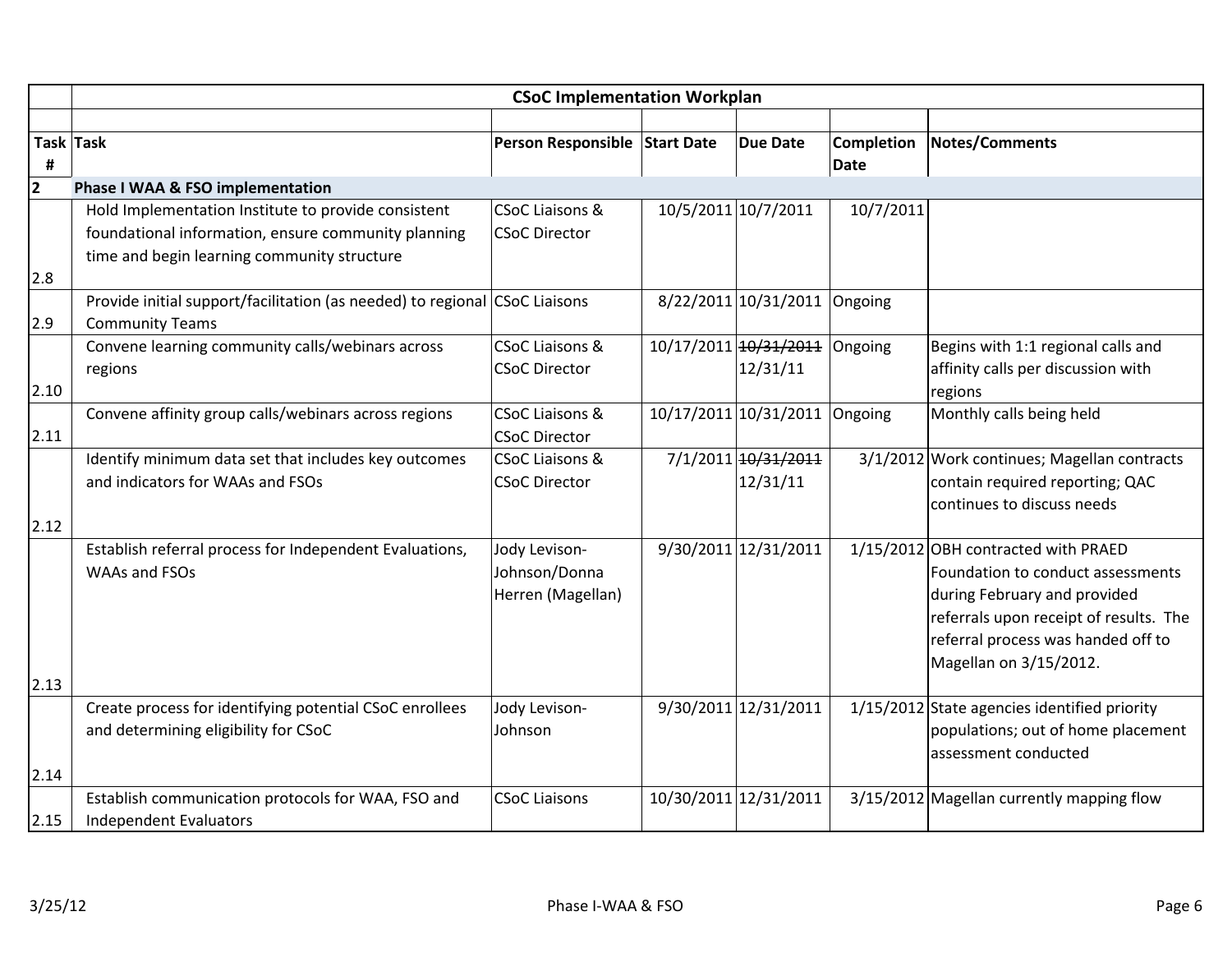|                         | <b>CSoC Implementation Workplan</b>                              |                                  |                    |                                 |                   |                                               |  |  |
|-------------------------|------------------------------------------------------------------|----------------------------------|--------------------|---------------------------------|-------------------|-----------------------------------------------|--|--|
|                         |                                                                  |                                  |                    |                                 |                   |                                               |  |  |
|                         | Task Task                                                        | Person Responsible Start Date    |                    | <b>Due Date</b>                 | <b>Completion</b> | <b>Notes/Comments</b>                         |  |  |
| #                       |                                                                  |                                  |                    |                                 | Date              |                                               |  |  |
| $\overline{\mathbf{2}}$ | Phase I WAA & FSO implementation                                 |                                  |                    |                                 |                   |                                               |  |  |
|                         | <b>Establish Barriers process</b>                                | Jody Levison-                    |                    | 10/30/2011 12/31/2011           |                   | 1/1/2012 Barriers currently addressed on      |  |  |
|                         |                                                                  | Johnson                          |                    |                                 |                   | regional/affinity calls; more formal          |  |  |
| 2.16                    |                                                                  |                                  |                    |                                 |                   | process to be initiated if necessary          |  |  |
|                         | Assign any identified issues to proper group or person           | CSoC Liaisons &                  |                    | 11/1/2011 1/15/2012             | Ongoing           | Issues being referred to Magellan, or         |  |  |
|                         |                                                                  | <b>CSoC Director</b>             |                    |                                 |                   | other people/agencies as needed               |  |  |
| 2.17                    |                                                                  |                                  |                    |                                 |                   |                                               |  |  |
|                         | Report identified issues needing policy level intervention       | Jody Levison-                    |                    | 1/15/2012 1/31/2012             | Ongoing           | No policy level issues yet identified;        |  |  |
|                         | to the Governance Board                                          | Johnson                          |                    |                                 |                   | largest barrier has been financial            |  |  |
|                         |                                                                  |                                  |                    |                                 |                   | (contracting/billing) and is being            |  |  |
|                         |                                                                  |                                  |                    |                                 |                   | addressed                                     |  |  |
| 2.18                    |                                                                  |                                  |                    |                                 |                   |                                               |  |  |
|                         | Resolve policy level issues                                      | <b>State Governance</b>          |                    | 11/1/2011 1/31/2012             | Ongoing           |                                               |  |  |
| 2.19                    |                                                                  | <b>Board</b>                     |                    |                                 |                   |                                               |  |  |
|                         | Develop and finalize WAA enrollment procedures                   | Jody Levison-                    |                    | 9/30/2011 12/31/2011            |                   | 3/1/2012 Established procedures; Magellan has |  |  |
|                         |                                                                  | Johnson / Donna                  |                    | 1/31/12                         |                   | assumed responsibility for enrollment         |  |  |
| 2.20                    |                                                                  | Herren                           |                    |                                 |                   |                                               |  |  |
|                         | Develop and finalize service referral policies and<br>procedures | Jody Levison-<br>Johnson / Donna |                    | 9/30/2011 12/31/2011<br>1/31/12 |                   | 3/1/2012 Magellan has established procedures. |  |  |
| 2.21                    |                                                                  | Herren                           |                    |                                 |                   |                                               |  |  |
|                         | Begin Waiver eligibility determinations                          | Lisa                             | 12/1/2011 + 1/2012 |                                 | Ongoing           |                                               |  |  |
|                         |                                                                  | Longfellow/keith                 |                    | 3/1/2012                        |                   |                                               |  |  |
|                         |                                                                  | Durham/Diane Batts               |                    |                                 |                   |                                               |  |  |
| 2.22                    |                                                                  |                                  |                    |                                 |                   |                                               |  |  |
|                         | Offer Wraparound Orientation sessions for all regions            | Kim Estep                        |                    | 1/1/2012 1/31/2012              |                   | Orientation offered at                        |  |  |
|                         |                                                                  | (Innovations                     |                    | 3/1/2012                        |                   | Implementation Institute and then             |  |  |
|                         |                                                                  | Institute)                       |                    |                                 |                   | integrated into initial Wraparound            |  |  |
|                         |                                                                  |                                  |                    |                                 |                   | Training in February 2012                     |  |  |
| 2.23                    |                                                                  |                                  |                    |                                 |                   |                                               |  |  |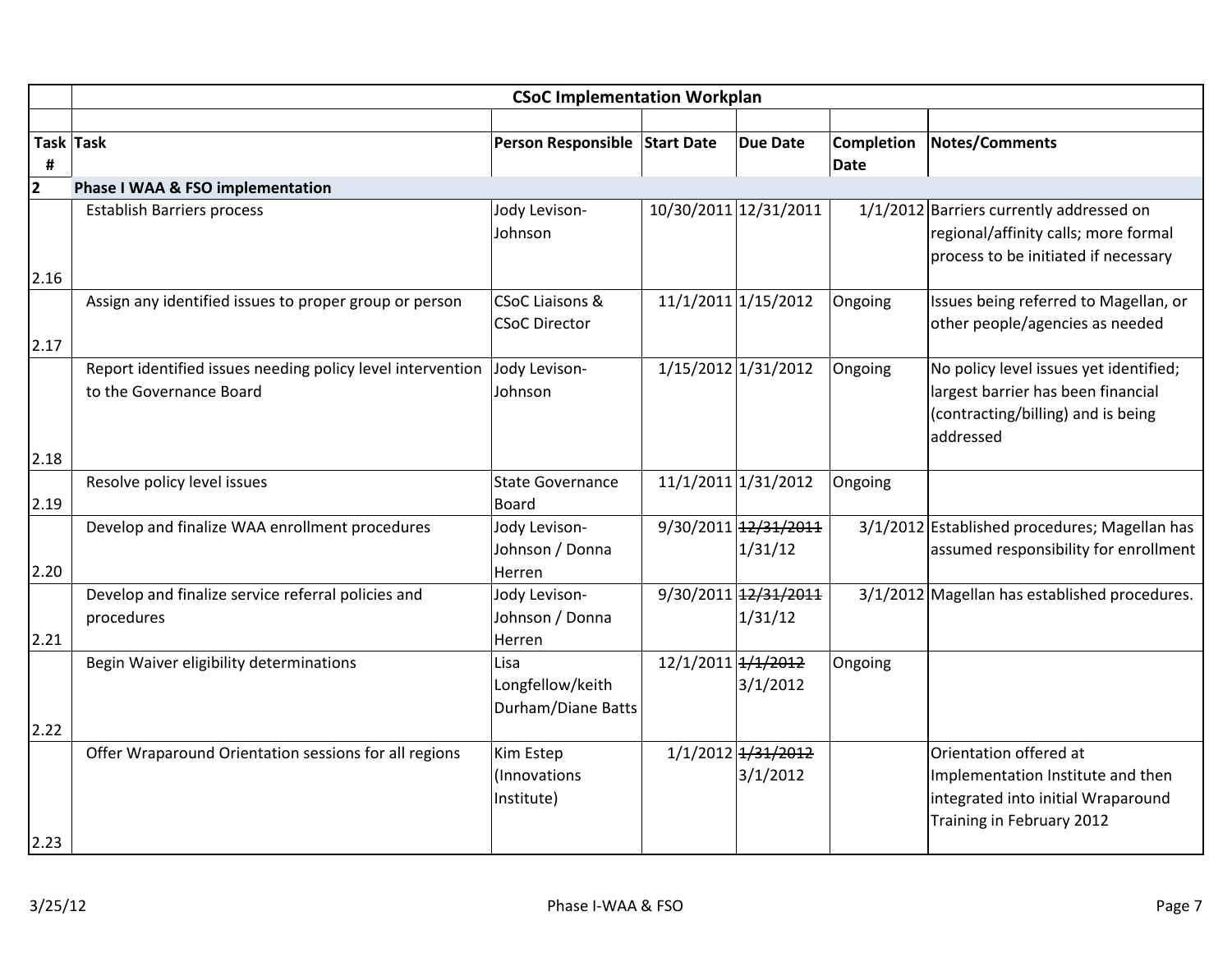|                | <b>CSoC Implementation Workplan</b>                                                                                                           |                                                            |  |                               |                                                  |                                                                                              |  |
|----------------|-----------------------------------------------------------------------------------------------------------------------------------------------|------------------------------------------------------------|--|-------------------------------|--------------------------------------------------|----------------------------------------------------------------------------------------------|--|
|                |                                                                                                                                               |                                                            |  |                               |                                                  |                                                                                              |  |
| #              | Task Task                                                                                                                                     | Person Responsible Start Date                              |  | <b>Due Date</b>               | Completion<br><b>Date</b>                        | Notes/Comments                                                                               |  |
| $\overline{2}$ | Phase I WAA & FSO implementation                                                                                                              |                                                            |  |                               |                                                  |                                                                                              |  |
| 2.24           | Offer Wraparound Facilitation, Family Support<br>Organization and Community Fundamentals training for<br>all regions                          | Lisa Damrow                                                |  | 2/1/2012 2/29/2012            | $2/22$ -<br>2/24/2012 &<br>$2/27 -$<br>2/29/2012 |                                                                                              |  |
|                | Offer Cultural and Linguistic Competence training for                                                                                         | Vivian Jackson                                             |  | 2/1/2012 2/28/2012            |                                                  | Will assess resources available                                                              |  |
| 2.25           | CSoC Liaisons, Governance Board and all regions                                                                                               | (Georgetown)                                               |  | 4/30/12                       |                                                  | through Magellan                                                                             |  |
| 2.26           | Offer CANS training for WAAs, FSOs and<br>Agency/Community partners                                                                           | John Lyons                                                 |  | 2/1/2012 2/28/2012            | 2/1/2012                                         | 7 people trained 2/1; 200 people<br>trained 3/21; Train-the-Trainer<br>scheduled for 4/27/12 |  |
| 2.27           | Support staffing and implementation issues within the<br>Wraparound agencies                                                                  | <b>CSoC Liaisons &amp;</b><br><b>CSoC Director</b>         |  | 8/1/2011 1/1/2012             | Ongoing                                          |                                                                                              |  |
| 2.28           | Support staffing and implementation needs within the<br><b>Family Support organizations</b>                                                   | <b>CSoC Liaisons &amp;</b><br><b>CSoC Director</b>         |  | 8/1/2011 1/1/2012             | Ongoing                                          |                                                                                              |  |
| 2.29           | Participate in the preliminary Needs Assessment/Gaps<br>Analysis process to identify EBPs for implementation                                  | <b>CSoC Team &amp;</b><br><b>Regions / Rusty</b><br>Miller |  | 9/1/2011 1/1/2012<br>6/1/2012 |                                                  | Primary emphasis on provider<br>network enrollment prior to<br>expansion                     |  |
|                | Review results from preliminary Needs Assessment/Gaps<br>Analysis and formulate recommendations regarding<br>priority EBPs for implementation | Tony Speier/ Russell<br>Semon /Jody<br>Levison-Johnson     |  | 1/1/2012 2/1/2012<br>7/1/2012 |                                                  | Perhaps involvement of QA<br>Committee or other cross-<br>departmental team                  |  |
| 2.30           |                                                                                                                                               |                                                            |  |                               |                                                  |                                                                                              |  |
| 2.31           | Begin Wraparound and Family support service delivery                                                                                          | WAA/FSO providers                                          |  | 3/1/2012 3/1/2012             |                                                  | $3/1/2012$ Enrolled 39 families on $3/1/12$                                                  |  |
|                |                                                                                                                                               |                                                            |  |                               |                                                  |                                                                                              |  |
|                | <b>END OF PROJECT</b>                                                                                                                         |                                                            |  |                               |                                                  |                                                                                              |  |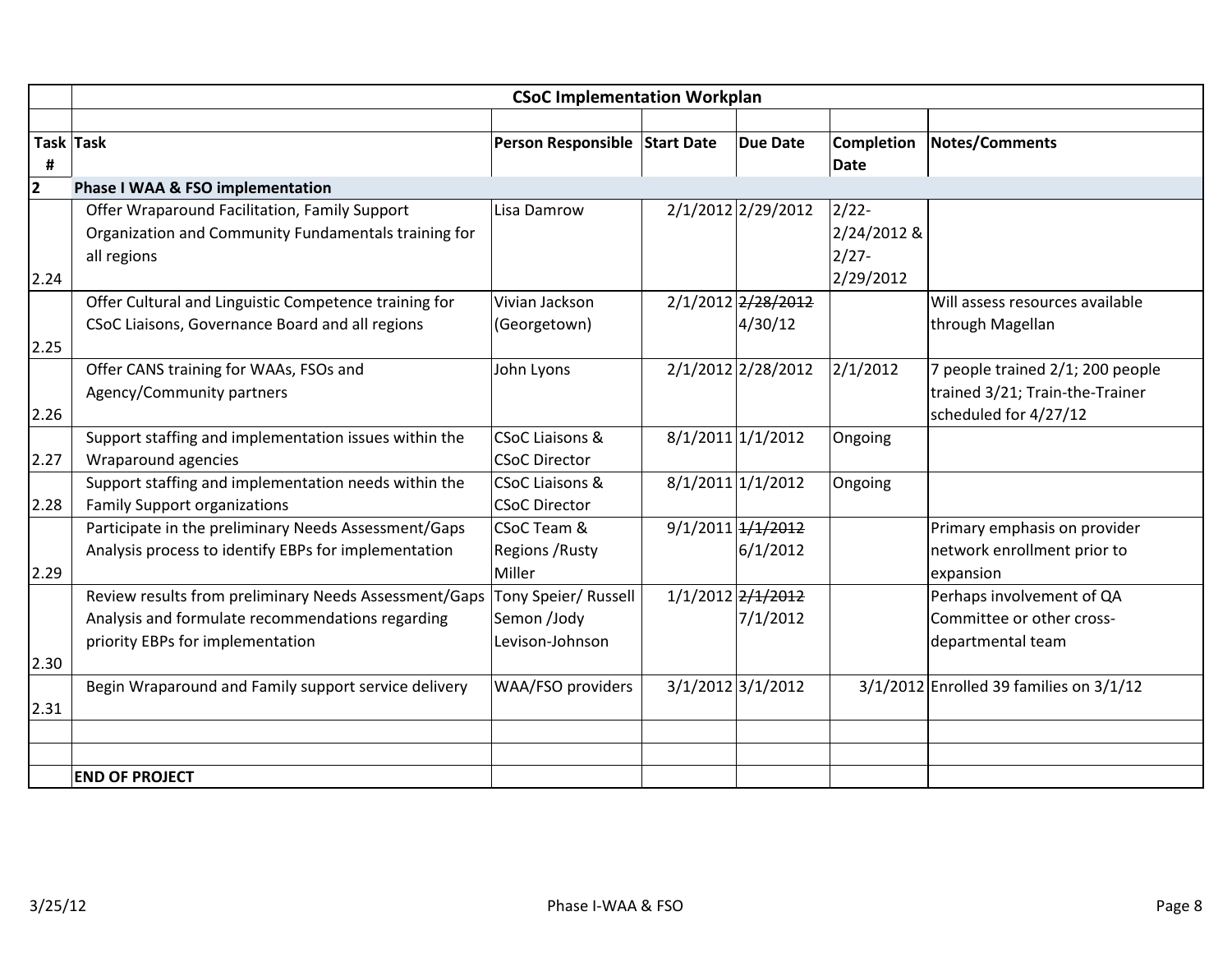|     | <b>CSoC Implementation Workplan</b>                    |                                          |  |                      |                   |                                                     |  |
|-----|--------------------------------------------------------|------------------------------------------|--|----------------------|-------------------|-----------------------------------------------------|--|
|     |                                                        |                                          |  |                      |                   |                                                     |  |
|     | Task Task                                              | Person Responsible Start Date            |  | <b>Due Date</b>      | <b>Completion</b> | <b>Notes/Comments</b>                               |  |
| #   |                                                        |                                          |  |                      | <b>Date</b>       |                                                     |  |
| 3   | Service array                                          |                                          |  |                      |                   |                                                     |  |
|     | Finalize Service Definitions for CSoC                  | Keith Durham                             |  | 6/1/2011 9/1/2011    |                   | 1/27/2012 Manual available on OBH website in        |  |
|     |                                                        |                                          |  | 10/31/11             |                   | <b>SMO Procurement Library</b>                      |  |
|     |                                                        |                                          |  | 11/30/2011           |                   |                                                     |  |
|     |                                                        |                                          |  | 12/15/2011           |                   |                                                     |  |
| 3.1 |                                                        |                                          |  | 12/31/11             |                   |                                                     |  |
|     | Finalize rates for all services                        | Keith Durham /                           |  | 7/1/2011 9/1/2011    |                   | $8/31/2011$ $3/1/12$ : TFC and NMGH rates finalized |  |
| 3.2 |                                                        | <b>Mary Norris</b><br>Keith Durham / Dee |  | 6/1/2011 10/15/2011  |                   |                                                     |  |
|     | Finalize and receive approval of Authorities documents | York                                     |  | 11/1/2011            | 1/27/2012         |                                                     |  |
|     |                                                        |                                          |  | 11/30/2011           |                   |                                                     |  |
| 3.3 |                                                        |                                          |  | 12/15/2011           |                   |                                                     |  |
|     | Finalize provider certification process                | <b>Rusty Semon</b>                       |  | 7/1/2011 10/31/2011  | 2/15/2012         |                                                     |  |
| 3.4 |                                                        |                                          |  | 1/15/2012            |                   |                                                     |  |
|     | Finalize provider credentialing process                | <b>Rusty Miller</b>                      |  | 7/1/2011 10/31/2011  | 2/15/2012         |                                                     |  |
|     |                                                        |                                          |  | 11/30/11             |                   |                                                     |  |
| 3.5 |                                                        |                                          |  | 12/31/11             |                   |                                                     |  |
|     | Finalize licensing standards                           | Erin Rabalais                            |  | 7/1/2011 14/30/2011  | 3/1/2012          |                                                     |  |
| 3.6 |                                                        |                                          |  | 12/31/11             |                   |                                                     |  |
|     | Establish eligibility processes for CSoC that ensure   | Randy                                    |  | 10/1/2011 14/30/2011 |                   | 1/30/2012 GPDs finalized                            |  |
|     | appropriate financing/billing for all enrollees        | Lemoine/departmen                        |  | 1/31/12              |                   |                                                     |  |
| 3.7 |                                                        | t reps                                   |  |                      |                   |                                                     |  |
|     | Ensure state departments' priority needs for service   | <b>CSoC Liaisons &amp;</b>               |  | 7/1/2011 1/31/2012   | Ongoing           | Examples: Infant Mental Health,                     |  |
| 3.8 | development are addressed                              | <b>CSoC Director</b>                     |  |                      |                   | LaMod, etc.                                         |  |
|     | Assess current capacity and need for out of home       | Jody Levison-                            |  | 10/1/2011 12/31/2011 |                   | Approximately 800 assessments have                  |  |
|     | placement options                                      | Johnson                                  |  | 1/15/12              |                   | been completed. Work underway to                    |  |
|     |                                                        |                                          |  | 3/31/2012            |                   | secure aggregated report to support                 |  |
|     |                                                        |                                          |  |                      |                   | network analysis work.                              |  |
| 3.9 |                                                        |                                          |  |                      |                   |                                                     |  |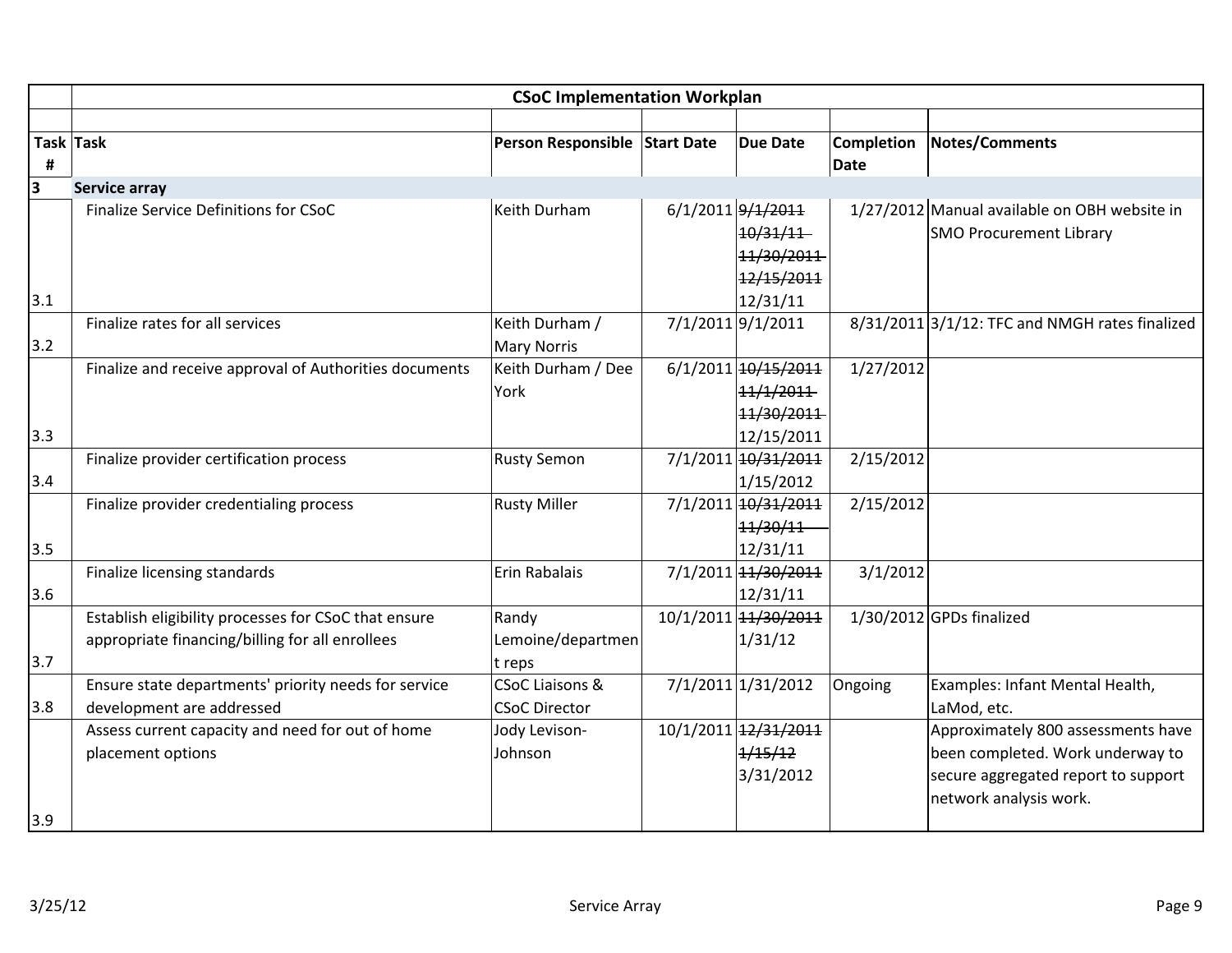|      |                                                           | <b>CSoC Implementation Workplan</b> |                      |                                 |            |                                                  |
|------|-----------------------------------------------------------|-------------------------------------|----------------------|---------------------------------|------------|--------------------------------------------------|
|      |                                                           |                                     |                      |                                 |            |                                                  |
|      | Task Task                                                 | Person Responsible Start Date       |                      | <b>Due Date</b>                 | Completion | <b>Notes/Comments</b>                            |
| #    |                                                           |                                     |                      |                                 | Date       |                                                  |
| 3    | <b>Service array</b>                                      |                                     |                      |                                 |            |                                                  |
|      | Re-assess rates for HomeBuilders (IHBS)                   | <b>Yvonne Diaz</b>                  |                      | 10/1/2011 12/31/2011 12/28/2011 |            | DCFS will continue to coordinate                 |
|      |                                                           | Domingue                            |                      |                                 |            | training and begin discussions                   |
| 3.10 |                                                           |                                     |                      |                                 |            | regarding future with Magellan                   |
|      | Provide CSoC training to all providers in the network     | <b>CSoC Liaisons &amp;</b>          |                      | 10/1/2011 1/31/2012             | 3/7/2012   | CSoC Director has provided 44                    |
|      |                                                           | CSoC Director /                     |                      |                                 |            | training/workshops across the state.             |
|      |                                                           | Shawm Thiele / Pat                  |                      |                                 |            | Continued training will be offered in            |
|      |                                                           | Hunt                                |                      |                                 |            | partnership with WAAs and FSOs.                  |
| 3.11 |                                                           |                                     |                      |                                 |            |                                                  |
|      | Offer CANS Comprehensive Training to independent          | John Lyons                          |                      | 2/1/2012 2/28/2012              | 3/21/2012  | 7 OBH staffed trained on Feb 1-3,                |
| 3.12 | assessors in the regions and others                       |                                     |                      |                                 |            | 200+ staff trained 3/21/12                       |
|      | Support the provision of training for providers and LEAs  | <b>Ken Saucier</b>                  | 10/15/2011 1/31/2012 |                                 | 3/1/2012   | DOE has conducted weekly webinars                |
|      | to ensure successful transition to Medicaid (billing,     | Janice Zube                         |                      |                                 |            | and conference calls to support their            |
| 3.13 | documentation, etc.)                                      |                                     |                      |                                 |            | efforts                                          |
|      | Support the provision of training for providers to ensure | <b>Rusty Semon</b>                  | 10/15/2011 1/31/2012 |                                 | 3/1/2012   | Develop Essential Learning modules,              |
|      | certification and credentialing                           |                                     |                      |                                 |            | offer in-person sessions, etc.                   |
| 3.14 |                                                           |                                     |                      |                                 |            |                                                  |
|      | Finalize and publish rules for CSoC                       | Keith Durham / Dee                  |                      | 7/1/2011 2/20/2012              |            | 11/20/2011 All rules posted in the November 20th |
| 3.15 |                                                           | York                                |                      |                                 |            | registry.                                        |
|      | Participate in the Needs Assessment/Gaps Analysis         | Jody Levison-                       | 9/1/2011             | 1/1/2012                        |            | Primary emphasis on provider                     |
|      | process to identify EBPs for implementation               | Johnson                             |                      | 6/1/2012                        |            | network enrollment prior to                      |
| 3.16 |                                                           |                                     |                      |                                 |            | expansion                                        |
|      | Review results from Needs Assessment/Gaps Analysis        | Tony Speier/ Russell 1/1/2012       |                      | 2/1/2012                        |            | Perhaps involvement of QA                        |
|      | and formulate recommendations regarding priority EBPs     | Semon /Jody                         |                      | 7/1/2012                        |            | Committee or other cross-                        |
|      | for implementation                                        | Levison-Johnson                     |                      |                                 |            | departmental team                                |
| 3.17 |                                                           |                                     |                      |                                 |            |                                                  |
|      | Review recommendations for EBPs and offer input           | <b>Governance Board</b>             | 3/1/2012             | 3/31/2012                       |            |                                                  |
| 3.18 |                                                           |                                     | 7/1/2012             | 7/31/2012                       |            |                                                  |
|      | <b>END OF PROJECT</b>                                     |                                     |                      |                                 |            |                                                  |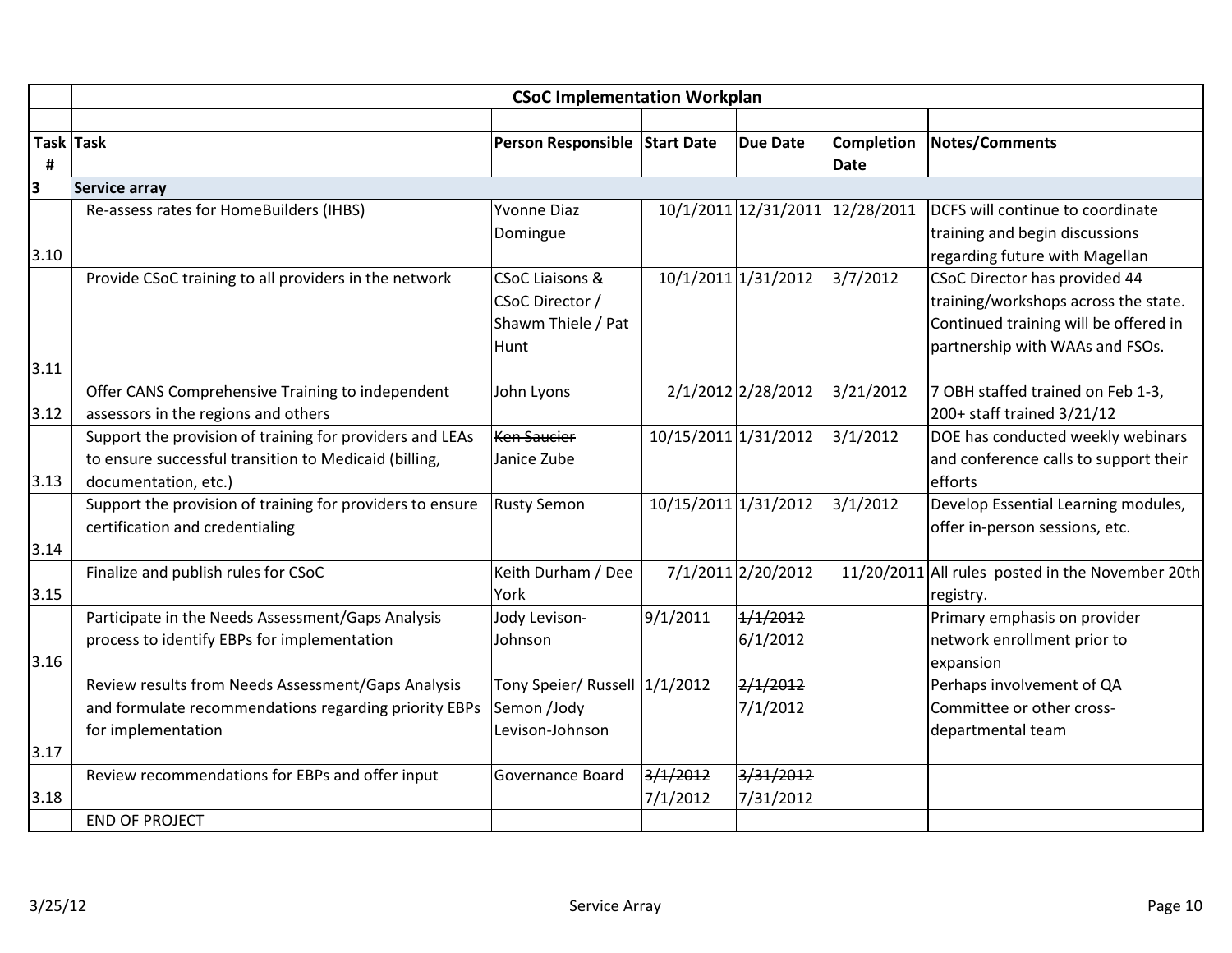|                         | <b>CSoC Implementation Workplan</b>                                        |                                                                            |                    |                                           |                   |                                                                                                                                      |  |  |
|-------------------------|----------------------------------------------------------------------------|----------------------------------------------------------------------------|--------------------|-------------------------------------------|-------------------|--------------------------------------------------------------------------------------------------------------------------------------|--|--|
|                         |                                                                            |                                                                            |                    |                                           |                   |                                                                                                                                      |  |  |
|                         | Task Task                                                                  | Person Responsible Start Date                                              |                    | <b>Due Date</b>                           | <b>Completion</b> | <b>Notes/Comments</b>                                                                                                                |  |  |
| #                       |                                                                            |                                                                            |                    |                                           | Date              |                                                                                                                                      |  |  |
| $\overline{\mathbf{4}}$ | <b>Statewide Management Organization</b>                                   |                                                                            |                    |                                           |                   |                                                                                                                                      |  |  |
| 4.1                     | <b>Issue SMO Request for Proposals</b>                                     | Joe Comaty                                                                 |                    | 4/1/2011 7/8/2011                         | 7/8/2011          |                                                                                                                                      |  |  |
| 4.2                     | Vendor questions due to OBH                                                | Joe Comaty                                                                 |                    | 7/8/2011 7/15/2011                        | 7/15/2011         |                                                                                                                                      |  |  |
| 4.3                     | Post answers to vendor questions                                           | Joe Comaty                                                                 |                    | 7/15/2011 7/29/2011                       | 7/29/2011         |                                                                                                                                      |  |  |
| 4.4                     | Vendor Proposals due                                                       | Joe Comaty                                                                 |                    | 8/15/2011 8/15/2011                       | 8/15/2011         |                                                                                                                                      |  |  |
|                         | Convene and facilitate proposal review committee to                        | Joe Comaty                                                                 |                    | 8/17/2011 8/26/2011                       |                   | 8/25/2011 All departments to provide 3 reps for                                                                                      |  |  |
| 4.5                     | score responses                                                            |                                                                            |                    |                                           |                   | scoring, CSoC Director to participate                                                                                                |  |  |
| 4.6                     | SMO vendor selected and notified                                           | Joe Comaty                                                                 | 8/26/2011 9/6/2011 |                                           | 9/1/2011          |                                                                                                                                      |  |  |
| 4.7                     | Elicit other department input to be used in vendor<br>contract negotiation | Joe Comaty                                                                 |                    | 9/6/2011 9/30/2011                        | 9/26/2011         |                                                                                                                                      |  |  |
| 4.8                     | Contract in place with selected vendor                                     | Joe Comaty                                                                 |                    | 9/6/2011 9/30/2011<br>11/1/11<br>12/31/11 |                   | $1/1/2012$ Contract signed, awaiting final<br>approval                                                                               |  |  |
|                         | Determine department information needs (data capture                       | Jody Levison-                                                              |                    | 9/6/2011 14/30/2011                       |                   | Work continues in this area                                                                                                          |  |  |
|                         | for key outcomes/indicators and other reporting needs)                     | Johnson / Seth-<br>Kunen/Randy                                             |                    | 1/30/12                                   |                   |                                                                                                                                      |  |  |
| 4.9                     |                                                                            | Lemoine                                                                    |                    |                                           |                   |                                                                                                                                      |  |  |
|                         | Finalize assessment processes for CSoC                                     | Jody Levison-<br>Johnson / Shawn<br>Thiele / Pat Hunt /                    |                    | 9/6/2011 14/30/2011<br>1/30/12            |                   | $2/1/2012$ Assessments of priority populations<br>identified by OBH, OJJ and DCFS began<br>on 2/1/2012                               |  |  |
| 4.10                    |                                                                            | <b>Rick Kamins</b>                                                         |                    |                                           |                   |                                                                                                                                      |  |  |
|                         | Finalize processes for eligibility determinations for CSoC                 | Jody Levison-<br>Johnson / Lisa<br>Longfellow / Shawn<br>Thiele / Pat Hunt |                    | 9/30/2011 12/31/2011                      |                   | 2/1/2012 Use existing Operations Workgroup or<br>associated sub workgroups; build on<br>eligibility roster work completed to<br>date |  |  |
| 4.11                    |                                                                            |                                                                            |                    |                                           |                   |                                                                                                                                      |  |  |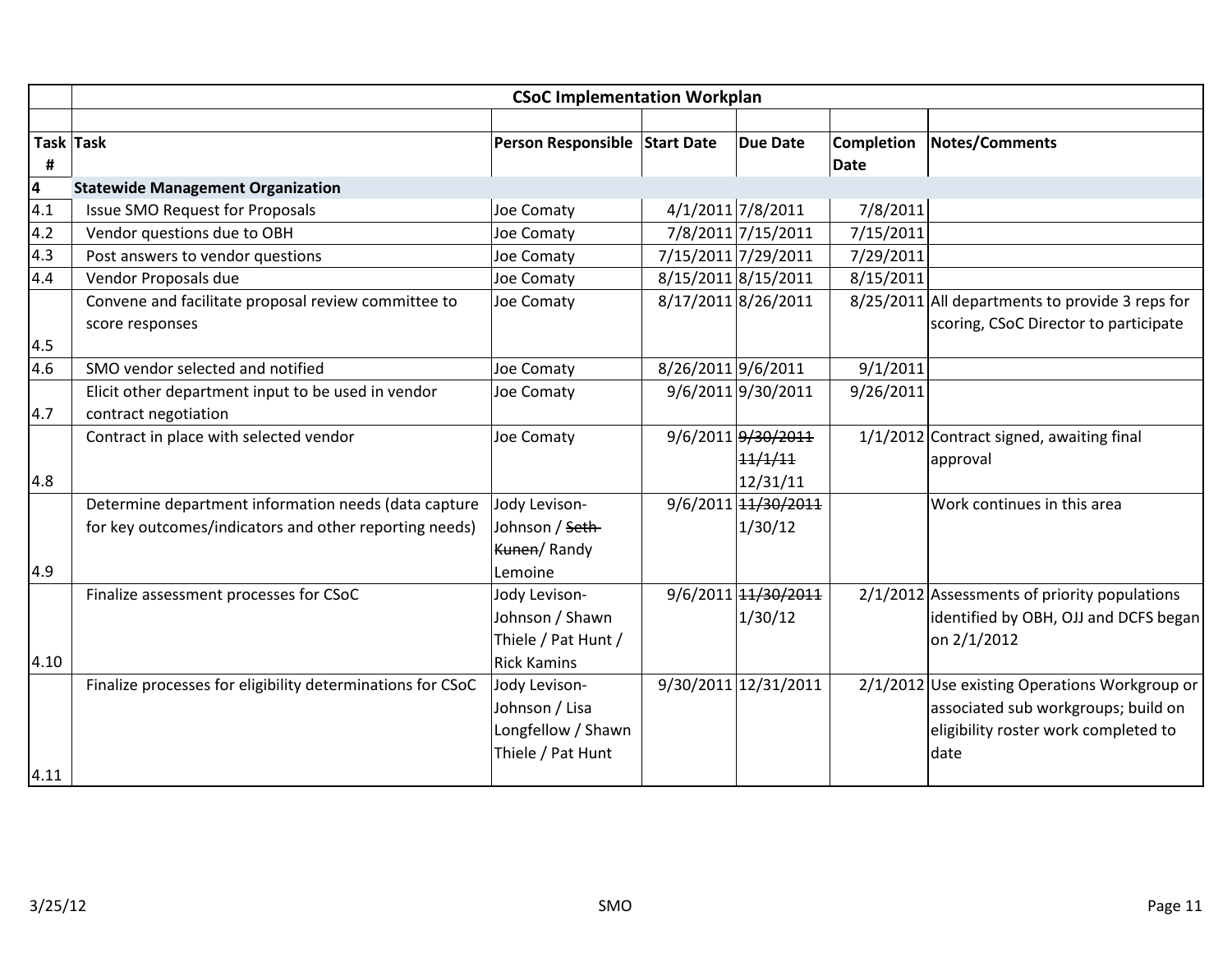|                         | <b>CSoC Implementation Workplan</b>                                                                       |                                                                            |                      |                                   |                    |                                                                                                                                   |  |  |
|-------------------------|-----------------------------------------------------------------------------------------------------------|----------------------------------------------------------------------------|----------------------|-----------------------------------|--------------------|-----------------------------------------------------------------------------------------------------------------------------------|--|--|
|                         |                                                                                                           |                                                                            |                      |                                   |                    |                                                                                                                                   |  |  |
| <b>Task Task</b><br>#   |                                                                                                           | Person Responsible Start Date                                              |                      | <b>Due Date</b>                   | Completion<br>Date | <b>Notes/Comments</b>                                                                                                             |  |  |
| $\overline{\mathbf{r}}$ | <b>Statewide Management Organization</b>                                                                  |                                                                            |                      |                                   |                    |                                                                                                                                   |  |  |
|                         | Finalize CSoC enrollment process including referral<br>process for Independent Evaluations, WAAs and FSOs | Jody Levison-<br>Johnson / Lisa<br>Longfellow / Shawn<br>Thiele / Pat Hunt |                      | 9/30/2011 12/31/2011              |                    | 2/1/2012 Use existing Operations Workgroup or<br>associated sub workgroups                                                        |  |  |
| 4.12                    |                                                                                                           |                                                                            |                      |                                   |                    |                                                                                                                                   |  |  |
| 4.13                    | Determine process for data exchange (frequency,<br>methods)                                               | Randy<br>Lemoine/SMO                                                       | 11/30/2011 1/15/2012 |                                   |                    | 3/1/2012 Use existing Operations Workgroup or<br>associated sub workgroups                                                        |  |  |
|                         | Ensure IT infrastructure is in place to meet department                                                   | SMO / Randy                                                                | 1/15/2012            | 2/28/2012                         |                    |                                                                                                                                   |  |  |
| 4.14                    | mandates/requirements                                                                                     | Lemoine                                                                    |                      |                                   |                    |                                                                                                                                   |  |  |
| 4.15                    | Finalize invoicing/payment processes for CSoC                                                             | David McCants<br>/Departmental Reps<br>/ SMO                               |                      | 1/1/2012 1/31/2012                |                    | 3/23/2012 Finance Committee, Financial Stability<br>Workgroup, Operations Workgroup<br>involvement, build on work done to<br>date |  |  |
| 4.16                    | Determine department reporting needs and finalize<br>process for reporting                                | Jody Levison-<br>Johnson / Shawn<br>Thiele / Pat Hunt                      |                      | 9/1/2011 1/31/2012                | Ongoing            | Included in contracts and<br>collaborative protocols; work is<br>ongoing                                                          |  |  |
| 4.17                    | Establish appropriate financial monitoring and controls                                                   | Cindy Rives / Tony<br>Speier                                               |                      | 11/1/2011 1/31/2012               | Ongoing            | Finance Committee, Financial Stability<br>Workgroup, Operations Workgroup<br>involvement                                          |  |  |
| 4.18                    | Train SMO staff in CSoC specific topics/information                                                       | Jody Levison-<br>Johnson                                                   |                      | 10/1/2011 12/31/2011<br>1/31/2012 |                    | 3/15/2012 Use developed training<br>modules/trainers                                                                              |  |  |
| 4.19                    | Train SMO staff in CANS screening                                                                         | John Lyons                                                                 |                      | 2/1/2012 2/28/2012                |                    | 2/29/2012 Part of Care Manager orientation                                                                                        |  |  |
|                         | <b>END OF PROJECT</b>                                                                                     |                                                                            |                      |                                   |                    |                                                                                                                                   |  |  |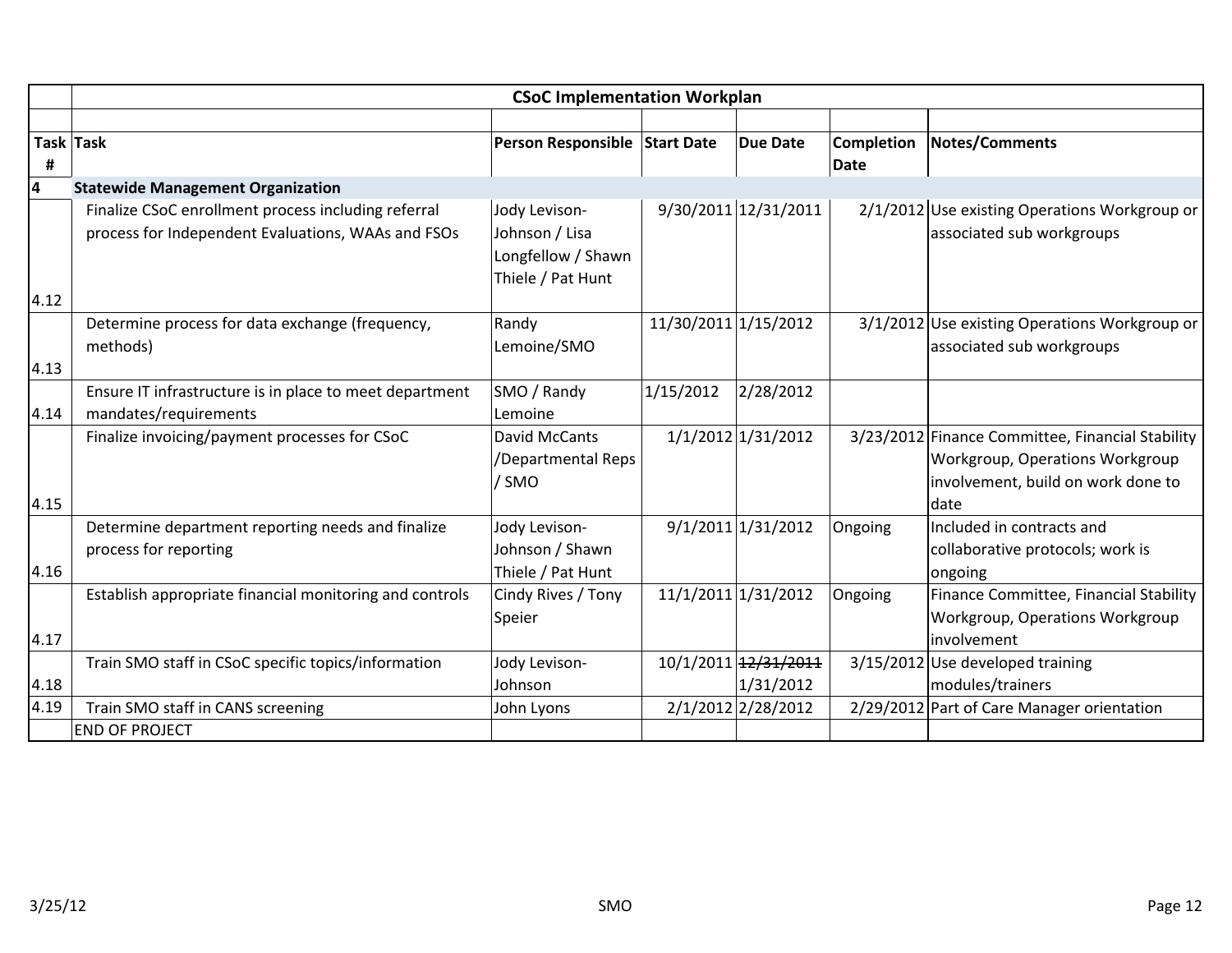|      | <b>CSoC Implementation Workplan</b>                                                                                  |                                                       |                      |                       |                           |                                                                                                                  |  |  |
|------|----------------------------------------------------------------------------------------------------------------------|-------------------------------------------------------|----------------------|-----------------------|---------------------------|------------------------------------------------------------------------------------------------------------------|--|--|
| #    | Task Task                                                                                                            | Person Responsible Start Date                         |                      | <b>Due Date</b>       | <b>Completion</b><br>Date | <b>Notes/Comments</b>                                                                                            |  |  |
| 5    | <b>Training</b>                                                                                                      |                                                       |                      |                       |                           |                                                                                                                  |  |  |
| 5.1  | Identify potential training topics and audiences                                                                     | Janice Zube                                           | 6/15/2011            | 8/31/2011             | 8/31/2011                 |                                                                                                                  |  |  |
| 5.2  | Prioritize training topics                                                                                           | Janice Zube                                           | 8/31/2011            | 9/16/2011             |                           | 9/9/2011 Obtain input from Governance Board,<br><b>CSoC Team and others</b>                                      |  |  |
| 5.3  | Prioritize audiences                                                                                                 | Janice Zube                                           | 9/16/2011            | 9/30/2011<br>10/21/11 | Ongoing                   | Obtain input from Governance Board,<br><b>CSoC Team and others</b>                                               |  |  |
| 5.4  | Develop specific training plan to address immediate<br>needs (including topics, trainers, audiences, dates)          | Janice Zube                                           | 10/1/2011            | 10/31/2011 Ongoing    |                           | Obtain input from Governance Board,<br><b>CSoC Team and others</b>                                               |  |  |
| 5.5  | Develop and deliver CSoC Fundamentals training to state<br>department staff                                          | Janice Zube                                           | 10/1/2011            | 11/30/2011 Ongoing    |                           | Training for DOE and DCFS underway                                                                               |  |  |
| 5.6  | Develop and deliver CSoC Fundamentals training to<br>provider network                                                | Janice Zube                                           | 11/30/2011 1/31/2012 |                       | 2/29/2012                 |                                                                                                                  |  |  |
| 5.7  | Develop and deliver training on service<br>definitions/authorities for providers                                     | Keith Durham / Ken-<br>Saucier<br><b>Rusty Miller</b> |                      | 10/1/2011 1/31/2012   | Ongoing                   | OBH update requested                                                                                             |  |  |
| 5.8  | Develop and deliver training on referral/authorization<br>processes                                                  | <b>Rusty Miller</b>                                   |                      | 2/1/2012 2/28/2012    | Ongoing                   |                                                                                                                  |  |  |
| 5.9  | Develop and deliver training on billing practices                                                                    | Mary Heywood                                          |                      | 2/1/2012 2/28/2012    | Ongoing                   | Subject to change based on SMO plan                                                                              |  |  |
| 5.10 | Offer Wraparound Orientation sessions for all regions                                                                | Lisa Damrow                                           |                      | 1/1/2012 1/31/2012    | 2/29/2012                 | Implementation Institute in October;<br>initial training last week of February                                   |  |  |
| 5.11 | Offer Wraparound Facilitation, Family Support<br>Organization and Community Fundamentals training for<br>all regions | Kim Estep<br>(Innovations<br>Institute)               |                      | 2/1/2012 2/28/2012    | 2/29/2012 Jefferson       | 3 Day WF Core Training sessions were<br>provided in Alexandria for Regions 7, 8<br>& 9; LaPlace for Region 2 and |  |  |
|      | Offer 3 day WF Core Training for new WAA and FSO staff                                                               | Janice Zube                                           |                      | 2/29/2012 6/30/2012   |                           | Additional WF core trainings will be<br>provided to support additional WAA<br>and FSO staff                      |  |  |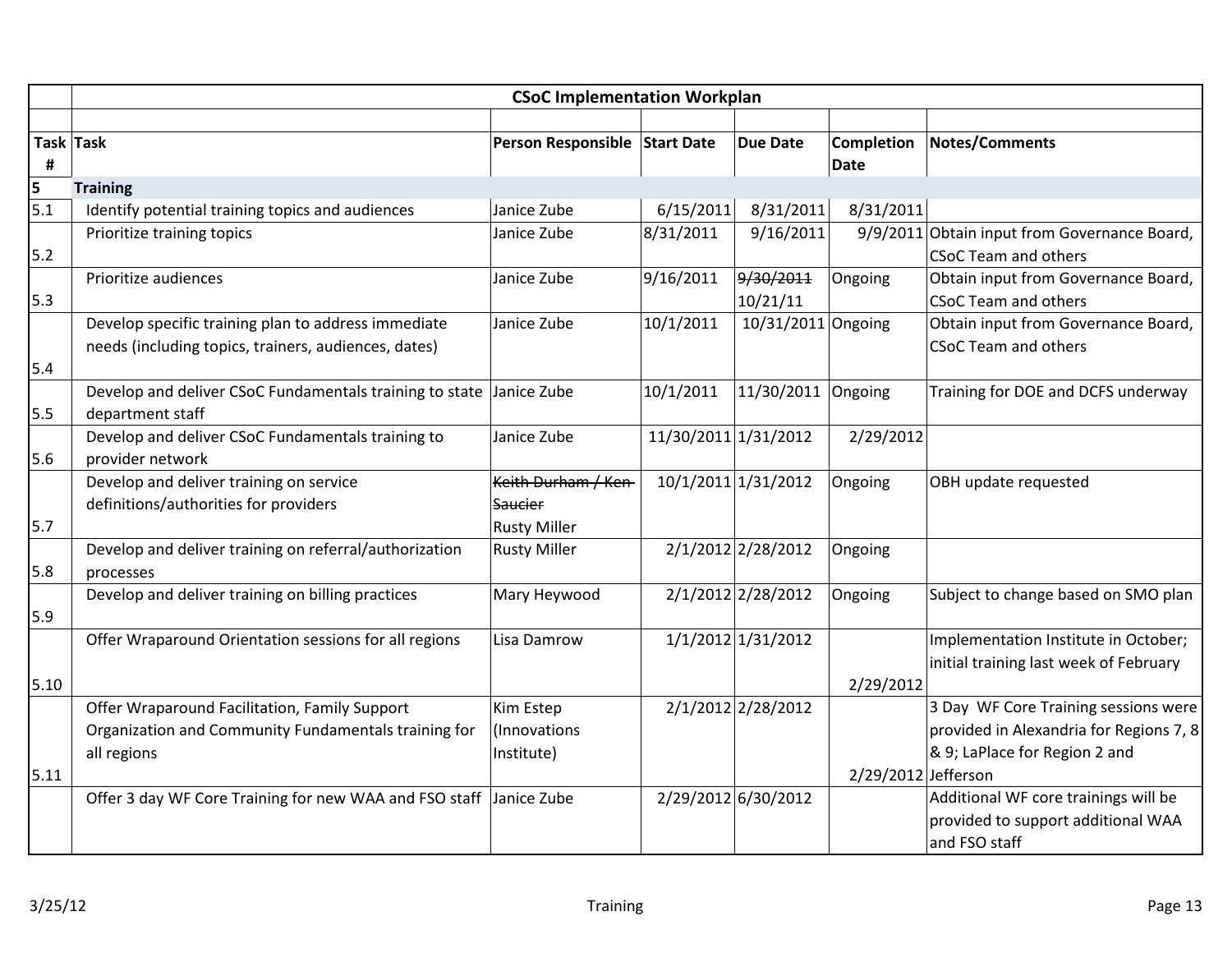|      | <b>CSoC Implementation Workplan</b>                                                                     |                                                |          |                               |                           |                                                                                                                   |  |  |
|------|---------------------------------------------------------------------------------------------------------|------------------------------------------------|----------|-------------------------------|---------------------------|-------------------------------------------------------------------------------------------------------------------|--|--|
| Ħ    | Task Task                                                                                               | Person Responsible Start Date                  |          | <b>Due Date</b>               | <b>Completion</b><br>Date | <b>Notes/Comments</b>                                                                                             |  |  |
| 5    | <b>Training</b>                                                                                         |                                                |          |                               |                           |                                                                                                                   |  |  |
| 5.12 | Offer CANS training for WAAs, FSOs and<br>Agency/Community partners                                     | John Lyons                                     |          | 2/1/2012 2/28/2012            | 3/21/2012                 |                                                                                                                   |  |  |
| 5.13 | Offer Cans Train the Trainer Session with John Lyons                                                    | Janice Zube /<br>Barbara Dunn                  | 3/1/2012 | 4/26/2012                     |                           |                                                                                                                   |  |  |
|      | Offer introductory Cultural and Linguistic Competence<br>training for all regions                       | Vivian Jackson<br>(Georgetown<br>University)   |          | 2/1/2012 2/28/2012<br>4/30/12 |                           | Delayed to determine available<br>support from Magellan                                                           |  |  |
| 5.14 | Provide initial training to Local Coordinating Councils and CSoC Liaisons<br><b>Community Teams</b>     |                                                |          | 1/1/2012 3/31/2012            |                           |                                                                                                                   |  |  |
| 5.15 | Conduct ongoing needs assessment process to identify<br>ongoing training needs                          | <b>CSoC Liaisons</b>                           | 3/1/2012 | 6/30/2012 Ongoing             |                           |                                                                                                                   |  |  |
| 5.16 | Develop capacity and capability within state to deliver<br>ongoing Wraparound/FSO training and coaching | Jody Levison-<br>Johnson / Marlene<br>Matarese | 1/1/2012 | 6/30/2012 Ongoing             |                           | At outset of Innovations contract<br>begin to identify within State capacity<br>for ongoing training and coaching |  |  |
|      | <b>END OF PROJECT</b>                                                                                   |                                                |          |                               |                           |                                                                                                                   |  |  |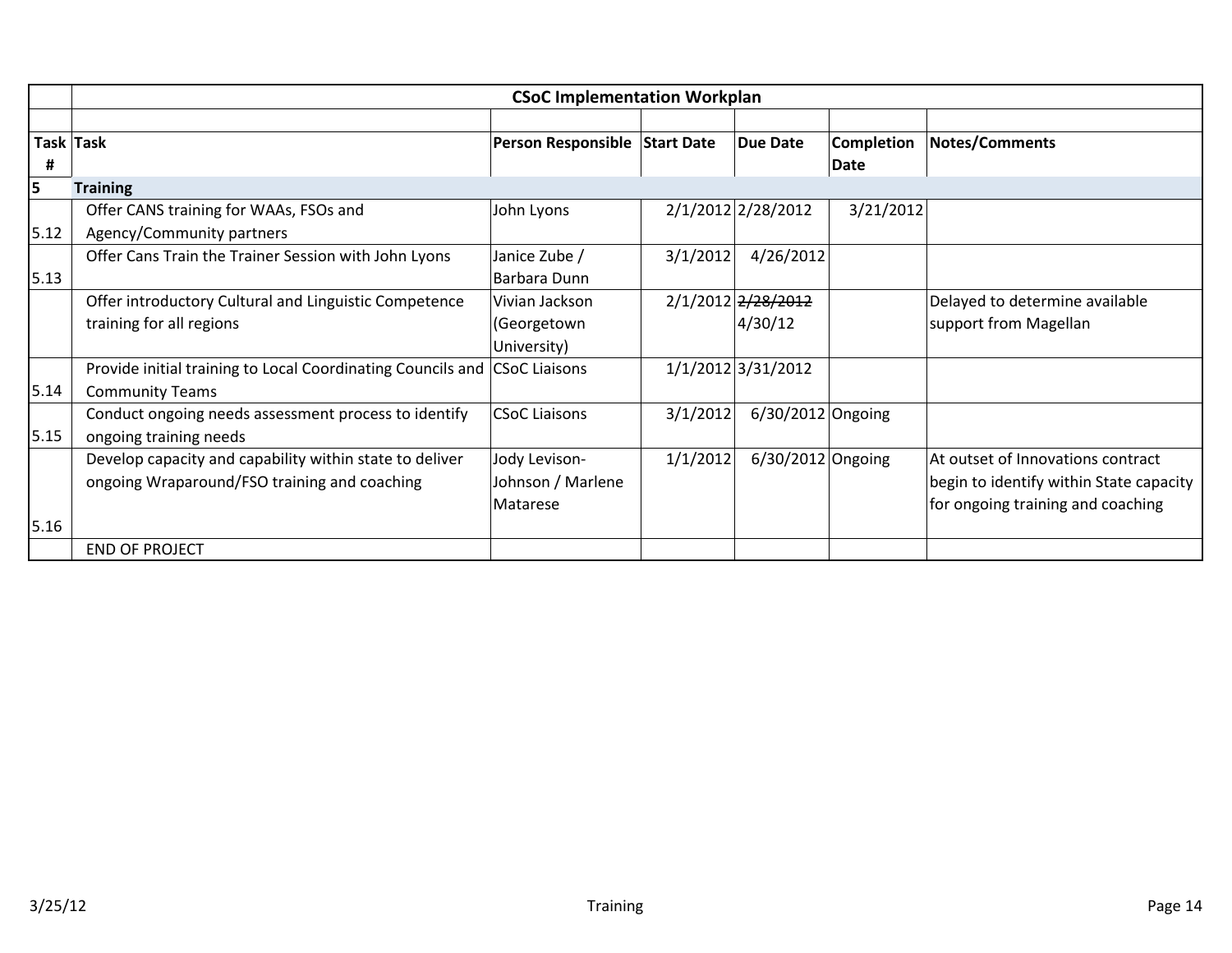|      | <b>CSoC Implementation Workplan</b>                        |                               |                      |                               |             |                                       |  |  |
|------|------------------------------------------------------------|-------------------------------|----------------------|-------------------------------|-------------|---------------------------------------|--|--|
|      |                                                            |                               |                      |                               |             |                                       |  |  |
|      | Task Task                                                  | Person Responsible Start Date |                      | <b>Due Date</b>               | Completion  | Notes/Comments                        |  |  |
| #    |                                                            |                               |                      |                               | <b>Date</b> |                                       |  |  |
| 6    | <b>Cross-Departmental Collaboration</b>                    |                               |                      |                               |             |                                       |  |  |
|      | Conduct bi-weekly meetings with Executive Team or          | <b>CSoC Liaisons &amp;</b>    |                      | 7/1/2011 10/31/2011 Ongoing   |             | Director to attend on a monthly basis |  |  |
|      | others as determined by department to assist               | <b>CSoC Director</b>          |                      |                               |             |                                       |  |  |
|      | departments with identification of internal procedures     |                               |                      |                               |             |                                       |  |  |
| 6.1  | that will be impacted by CSoC                              |                               |                      |                               |             |                                       |  |  |
|      | Develop department-specific workplans for CSoC             | <b>CSoC Liaisons with</b>     |                      | $9/1/2011$ 10/31/2011 Ongoing |             |                                       |  |  |
|      | implementation activities                                  | <b>Department Exec</b>        |                      |                               |             |                                       |  |  |
|      |                                                            | Team & other                  |                      |                               |             |                                       |  |  |
|      |                                                            | department staff              |                      |                               |             |                                       |  |  |
| 6.2  |                                                            |                               |                      |                               |             |                                       |  |  |
|      | Ensure collaboration and communication across              | <b>CSoC Liaisons &amp;</b>    |                      | $9/1/2011$ 1/30/2011 Ongoing  |             |                                       |  |  |
|      | departments to assign any identified issues to proper      | <b>CSoC Director</b>          |                      |                               |             |                                       |  |  |
| 6.3  | group or person                                            |                               |                      |                               |             |                                       |  |  |
|      | Report identified issues needing policy level intervention | Jody Levison-                 | 10/31/2011 6/30/2012 |                               | Ongoing     |                                       |  |  |
| 6.4  | to the Governance Board                                    | Johnson                       |                      |                               |             |                                       |  |  |
|      | Resolve policy level issues                                | <b>State Governance</b>       | 10/31/2011 6/30/2012 |                               | Ongoing     |                                       |  |  |
| 6.5  |                                                            | <b>Board</b>                  |                      |                               |             |                                       |  |  |
|      | Conduct monthly meetings with department Executive         | <b>CSoC Director</b>          |                      | 7/1/2011 6/30/2012            | Ongoing     |                                       |  |  |
|      | Teams to ensure effective communication                    |                               |                      |                               |             |                                       |  |  |
| 6.6  |                                                            |                               |                      |                               |             |                                       |  |  |
|      | Elicit feedback from State Governance Board members        | <b>DHH Deputy</b>             |                      | 11/1/2011 12/2/2011           | Ongoing     |                                       |  |  |
| 16.7 | on CSoC Director performance                               | Secretary                     |                      | 6/2/2012                      |             |                                       |  |  |
|      | <b>END OF PROJECT</b>                                      |                               |                      |                               |             |                                       |  |  |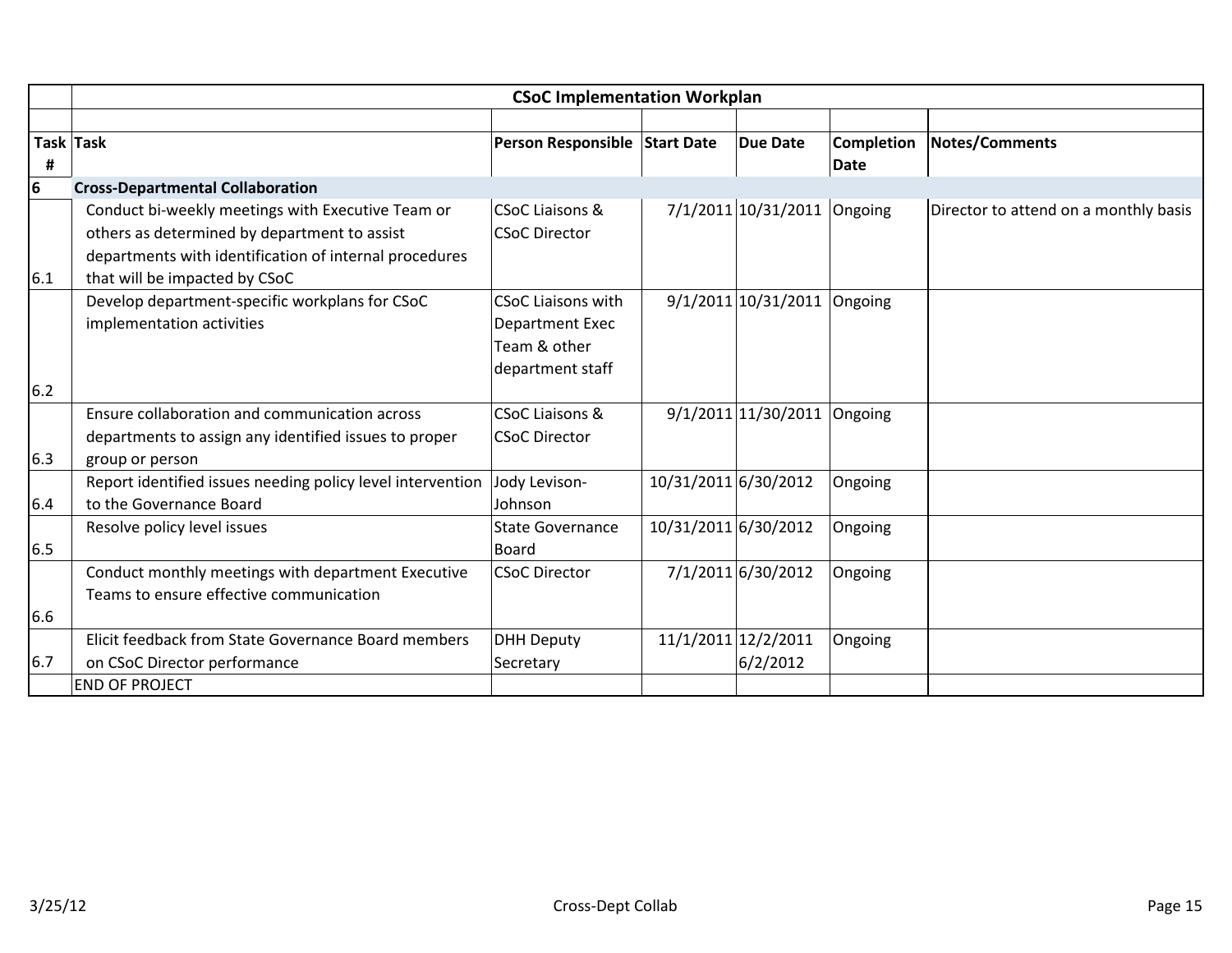|                | <b>CSoC Implementation Workplan</b>                                 |                               |                       |                        |                   |                                          |  |  |  |
|----------------|---------------------------------------------------------------------|-------------------------------|-----------------------|------------------------|-------------------|------------------------------------------|--|--|--|
|                |                                                                     |                               |                       |                        |                   |                                          |  |  |  |
|                | Task Task                                                           | Person Responsible Start Date |                       | <b>Due Date</b>        | <b>Completion</b> | Notes/Comments                           |  |  |  |
| #              |                                                                     |                               |                       |                        | <b>Date</b>       |                                          |  |  |  |
| $\overline{7}$ | <b>Family &amp; Youth Voice</b>                                     |                               |                       |                        |                   |                                          |  |  |  |
|                | Develop Family Lead role/responsibilities for CSoC Team             | Jody Levison-                 |                       | 7/1/2011 7/15/2011     | 7/15/2011         |                                          |  |  |  |
| 7.1            |                                                                     | Johnson                       |                       |                        |                   |                                          |  |  |  |
|                | Work with OBH Human Resources to develop Family                     | Jody Levison-                 |                       | 8/1/2011 8/15/2011     | 8/8/2011          |                                          |  |  |  |
| 7.2            | Lead job description                                                | Johnson                       |                       |                        |                   |                                          |  |  |  |
|                | Recruit and Hire CSoC Family Lead                                   | Jody Levison-                 |                       | 8/15/2011 10/15/2011   |                   | 11/21/2011 Family Lead position accepted |  |  |  |
|                |                                                                     | Johnson                       |                       | 11/30/11               |                   | 11/21/11. Shawn Herbert begins on        |  |  |  |
|                |                                                                     |                               |                       |                        |                   | 12/12/11. Shawn Herbert resigned         |  |  |  |
| 7.3            |                                                                     |                               |                       |                        |                   | $2/17/2012$ .                            |  |  |  |
|                | Establish partnership with LA Federation of Families for            | Jody Levison-                 |                       | 8/29/2011 9/30/2011    | 8/29/2011         |                                          |  |  |  |
|                | Children's Mental Health and emerging LA Youth MOVE                 | Johnson                       |                       |                        |                   |                                          |  |  |  |
| 7.4            | Chapter                                                             |                               |                       |                        |                   |                                          |  |  |  |
|                | Develop SCC Charter that defines purpose, roles and                 | Shawn Herbert                 | 10/15/2011 11/30/2011 |                        |                   | Delayed due to Family Lead               |  |  |  |
|                | responsibilities                                                    | Gwen Jackson                  | 12/19/2011 4/30/12    |                        |                   | resignation                              |  |  |  |
| 7.5            |                                                                     |                               |                       | 4/30/2012              |                   |                                          |  |  |  |
|                | Form partnerships with other youth empowerment                      | Shawn Herbert                 | 8/1/2011              | 11/30/2011             |                   | Work with Magellan Youth Director        |  |  |  |
|                | programs/organizations as means to develop youth voice Gwen Jackson |                               | 11/30/2011 2/28/2012  |                        |                   | upon arrival in May                      |  |  |  |
| 7.6            | in the CSoC                                                         |                               |                       | 5/31/2012              |                   |                                          |  |  |  |
| 7.7            | Begin recruitment for Statewide Coordinating Council                | <b>Shawn Herbert</b>          | 11/30/2011 11/30/2011 |                        |                   | Delayed due to Family Lead               |  |  |  |
|                | (SCC)                                                               | Gwen Jackson                  | 1/1/2012              | 2/28/2012              |                   | resignation                              |  |  |  |
|                |                                                                     |                               |                       | 5/31/2012              |                   |                                          |  |  |  |
|                | Develop draft SCC charter and bylaws                                | Shawn Herbert                 |                       | 11/30/2011 12/31/2011  |                   |                                          |  |  |  |
|                |                                                                     | Gwen Jackson                  |                       | 2/28/2012<br>6/30/2012 |                   |                                          |  |  |  |
| 7.8            | Hold initial SCC meeting                                            | <b>Shawn Herbert</b>          | 1/1/2012              | 1/31/2012              |                   |                                          |  |  |  |
|                |                                                                     | Gwen Jackson                  | 2/1/2012              |                        |                   |                                          |  |  |  |
| 7.9            |                                                                     |                               |                       | 2/28/2012<br>6/30/2012 |                   |                                          |  |  |  |
|                | Work with FSOs to develop family and peer support                   | Janice Zube/Mary              | 10/15/2011            | 1/31/2012              | Ongoing           |                                          |  |  |  |
|                | services                                                            | Ann Donovan                   | 11/30/11              | 4/30/2012              |                   |                                          |  |  |  |
| 7.10           |                                                                     | Mason                         |                       |                        |                   |                                          |  |  |  |
|                |                                                                     |                               |                       |                        |                   |                                          |  |  |  |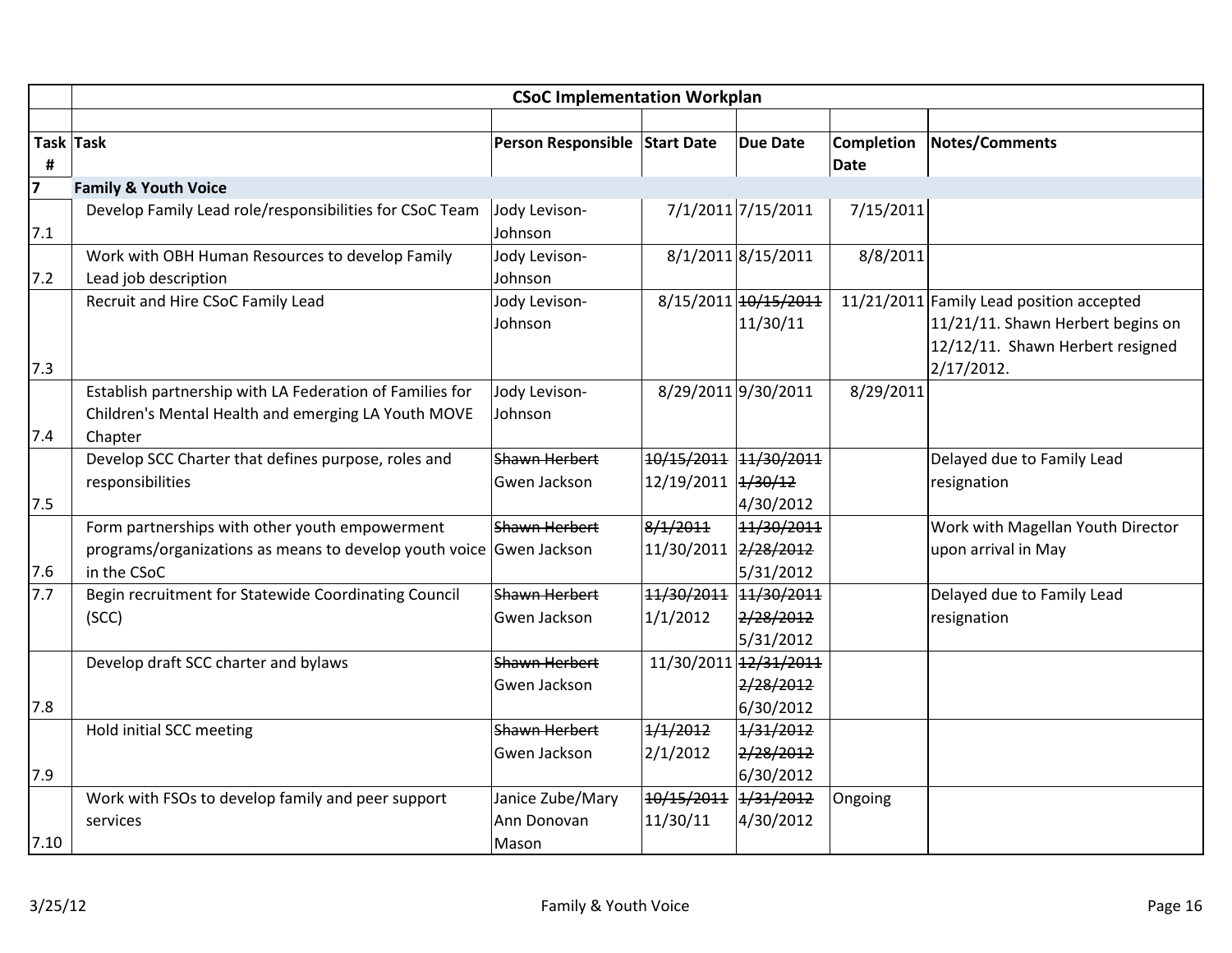|           | <b>CSoC Implementation Workplan</b>                    |                                      |  |                    |                   |                |  |  |
|-----------|--------------------------------------------------------|--------------------------------------|--|--------------------|-------------------|----------------|--|--|
|           |                                                        |                                      |  |                    |                   |                |  |  |
| Task Task |                                                        | <b>Person Responsible Start Date</b> |  | Due Date           | <b>Completion</b> | Notes/Comments |  |  |
| Ħ         |                                                        |                                      |  |                    | Date              |                |  |  |
| 17        | <b>Family &amp; Youth Voice</b>                        |                                      |  |                    |                   |                |  |  |
|           | Partner with FSOs to develop family & youth leadership | Janice Zube/Mary                     |  | 1/1/2012 1/31/2012 |                   |                |  |  |
|           | training                                               | Ann Donovan                          |  | 4/30/2012          |                   |                |  |  |
| 7.11      |                                                        | Mason                                |  |                    |                   |                |  |  |
|           | <b>END OF PROJECT</b>                                  |                                      |  |                    |                   |                |  |  |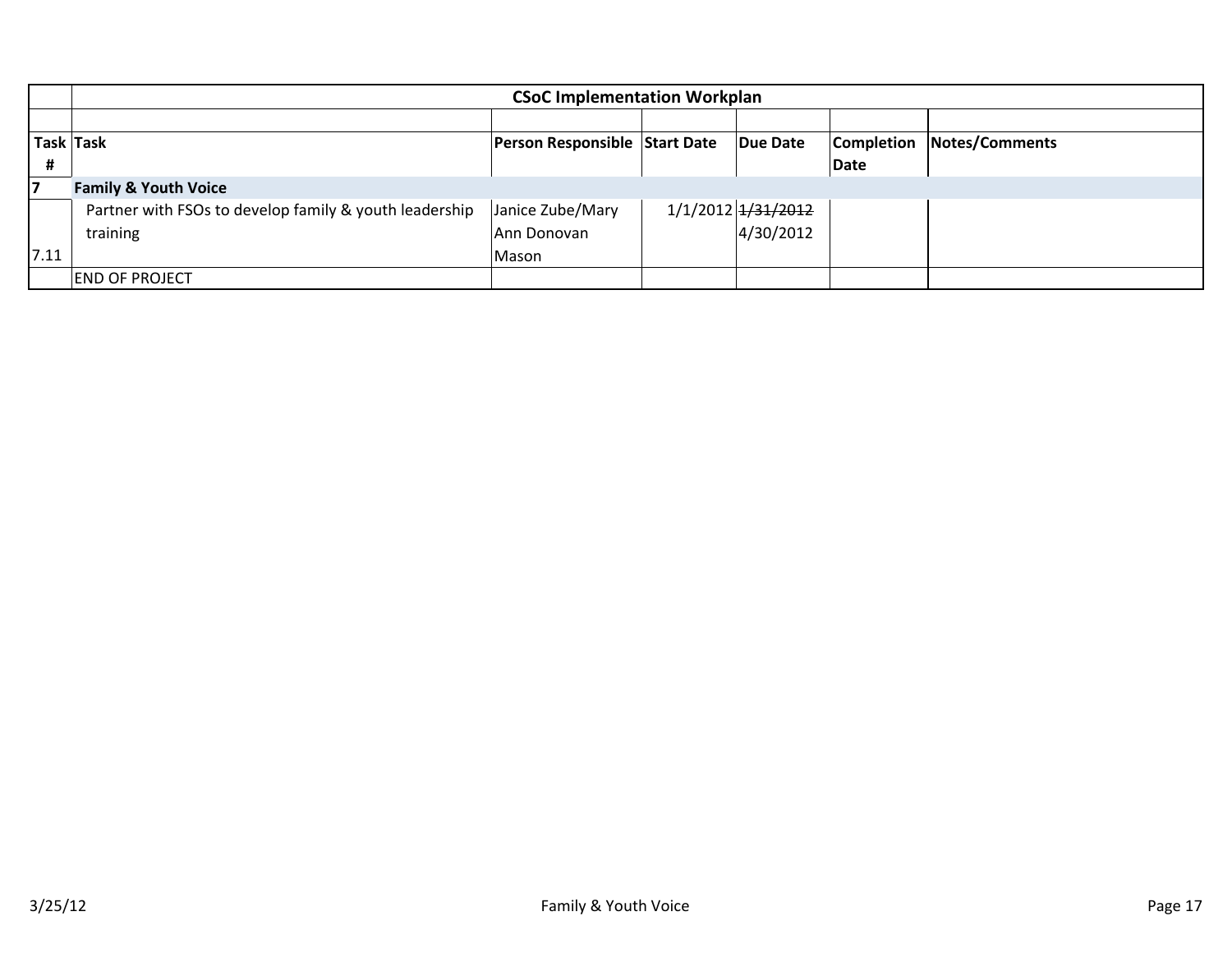|     | <b>CSoC Implementation Workplan</b>                   |                               |                    |                       |             |                                                |  |  |
|-----|-------------------------------------------------------|-------------------------------|--------------------|-----------------------|-------------|------------------------------------------------|--|--|
|     |                                                       |                               |                    |                       |             |                                                |  |  |
|     | Task Task                                             | Person Responsible Start Date |                    | <b>Due Date</b>       | Completion  | Notes/Comments                                 |  |  |
| #   |                                                       |                               |                    |                       | <b>Date</b> |                                                |  |  |
| 8   | <b>Communications</b>                                 |                               |                    |                       |             |                                                |  |  |
|     | Identify initial communications priorities            | <b>State Governance</b>       |                    | 5/1/2011 7/8/2011     |             | 7/8/2011 Also based on work done by            |  |  |
| 8.1 |                                                       | <b>Board</b>                  |                    |                       |             | <b>Communications Workgroup</b>                |  |  |
|     | Meet with DHH Bureau of Media & Communications        | Jody Levison-                 |                    | 7/26/2011 7/26/2011   | 7/26/2011   |                                                |  |  |
|     | regarding CSoC communication needs                    | Johnson                       |                    |                       |             |                                                |  |  |
| 8.2 |                                                       |                               |                    |                       |             |                                                |  |  |
|     | Formulate initial recommendations for communication   | Lisa Faust /                  | 7/26/2011 8/4/2011 |                       | 8/4/2011    |                                                |  |  |
|     | activities                                            | Jody Levison-                 |                    |                       |             |                                                |  |  |
| 8.3 |                                                       | Johnson                       |                    |                       |             |                                                |  |  |
|     | Present initial communications recommendations to     | Lisa Faust /                  |                    | 8/5/2011 8/5/2011     | 8/5/2011    |                                                |  |  |
|     | Governance Board for review and approval              | Jody Levison-                 |                    |                       |             |                                                |  |  |
| 8.4 |                                                       | Johnson                       |                    |                       |             |                                                |  |  |
|     | Develop next steps based on input and decisions from  | Lisa Faust /                  |                    | 8/8/2011 8/15/2011    |             | 8/31/2011 Ensure adequate attention to         |  |  |
|     | Governance Board                                      | Jody Levison-                 |                    |                       |             | outreach to Legislators                        |  |  |
| 8.5 |                                                       | Johnson                       |                    |                       |             |                                                |  |  |
|     | Develop and execute contract for Communications       | Lisa Faust /                  |                    | 8/15/2011 9/15/2011   |             | 9/30/2011 Initial meeting with contractor held |  |  |
|     | contractor                                            | Jody Levison-                 |                    |                       |             | 9/8/11, contract approved by DOA               |  |  |
| 8.6 |                                                       | Johnson                       |                    |                       |             | 12/22/2011                                     |  |  |
|     | Hold session with Governance Board members and        | Lisa Faust /                  |                    | 9/16/2011 10/15/2011  | 9/30/2011   |                                                |  |  |
|     | Communications contractor to gain input into approach | Jody Levison-                 |                    |                       |             |                                                |  |  |
| 8.7 |                                                       | Johnson                       |                    |                       |             |                                                |  |  |
|     | Work with Communications contractor to develop        | Lisa Faust /                  |                    | 10/15/2011 10/31/2011 |             | 12/11/2011 Draft presented to Governance       |  |  |
|     | communications plan                                   | Jody Levison-                 |                    | ongoing               |             | Board, revisions ongoing                       |  |  |
|     |                                                       | Johnson / Yvonne              |                    |                       |             |                                                |  |  |
| 8.8 |                                                       | Diaz Domingue                 |                    |                       |             |                                                |  |  |
|     | Develop more specific workplan based on approved      | <b>Yvonne Diaz</b>            | 1/1/2012           | 1/30/2012             | 3/23/2012   |                                                |  |  |
| 8.9 | <b>Communications Plan</b>                            | Domingue                      |                    |                       |             |                                                |  |  |
|     | Develop CSoC logo                                     | <b>Yvonne Diaz</b>            | 2/7/2012           | 2/21/2012             | 2/24/2012   |                                                |  |  |
|     |                                                       | Domingue                      |                    |                       |             |                                                |  |  |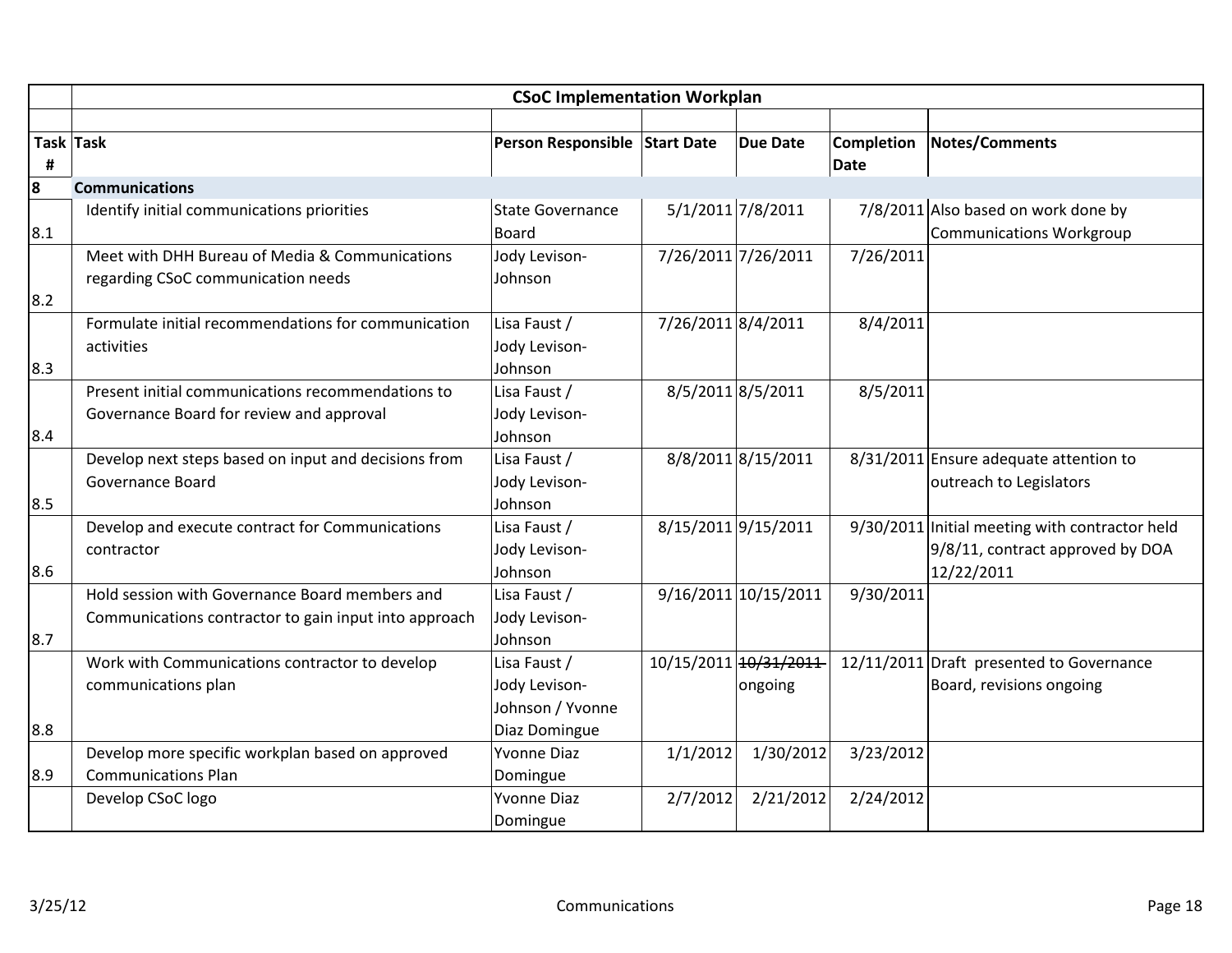|   | <b>CSoC Implementation Workplan</b>                                    |                               |                     |                 |                   |                       |  |  |
|---|------------------------------------------------------------------------|-------------------------------|---------------------|-----------------|-------------------|-----------------------|--|--|
|   |                                                                        |                               |                     |                 |                   |                       |  |  |
|   | Task Task                                                              | Person Responsible Start Date |                     | <b>Due Date</b> | <b>Completion</b> | <b>Notes/Comments</b> |  |  |
| # |                                                                        |                               |                     |                 | Date              |                       |  |  |
| 8 | <b>Communications</b>                                                  |                               |                     |                 |                   |                       |  |  |
|   | Develop Templates for webpage, fact sheets                             | Yvonne Diaz                   | 2/7/2012            | 4/15/2012       |                   |                       |  |  |
|   |                                                                        | Domingue                      |                     |                 |                   |                       |  |  |
|   | Launch Webpage                                                         | <b>Yvonne Diaz</b>            | 3/19/2012           | 5/1/2012        |                   |                       |  |  |
|   |                                                                        | Domingue                      |                     |                 |                   |                       |  |  |
|   | Collect, archive & distribute best practice protocols from Yvonne Diaz |                               | 3/19/2012           | 5/1/2012        |                   |                       |  |  |
|   | regional WAAs/FSOs                                                     | Domingue                      |                     |                 |                   |                       |  |  |
|   | Archive CSoC success stories from the field                            | <b>Yvonne Diaz</b>            | $3/19/2012$ Ongoing |                 |                   |                       |  |  |
|   |                                                                        | Domingue                      |                     |                 |                   |                       |  |  |
|   |                                                                        |                               |                     |                 |                   |                       |  |  |
|   | <b>END OF PROJECT</b>                                                  |                               |                     |                 |                   |                       |  |  |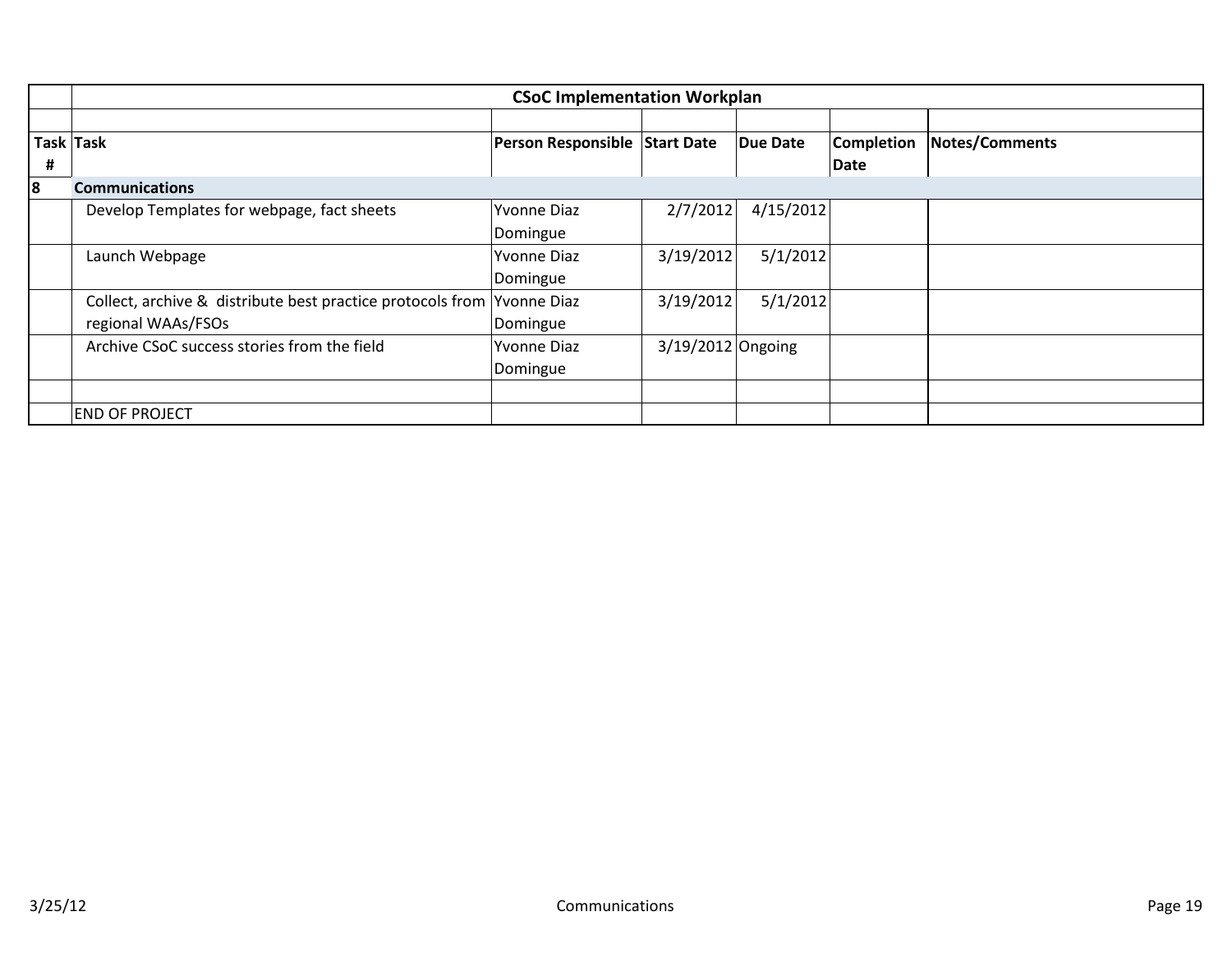|      | <b>CSoC Implementation Workplan</b>                       |                               |                    |                      |                                  |                                                    |  |
|------|-----------------------------------------------------------|-------------------------------|--------------------|----------------------|----------------------------------|----------------------------------------------------|--|
|      |                                                           |                               |                    |                      |                                  |                                                    |  |
| Ħ,   | Task Task                                                 | Person Responsible Start Date |                    | <b>Due Date</b>      | <b>Completion</b><br><b>Date</b> | <b>Notes/Comments</b>                              |  |
| 9    | <b>Quality &amp; Accountability</b>                       |                               |                    |                      |                                  |                                                    |  |
|      | Identify each department's outcomes and indicators of     | Jody Levison-                 |                    | 8/1/2011 8/31/2011   | 11/10/2011                       |                                                    |  |
| 9.1  | importance                                                | Johnson                       |                    | 11/30/11             |                                  |                                                    |  |
|      | Form CSoC Quality Assurance Committee                     | <b>State Governance</b>       |                    | 6/24/2011 9/30/2011  |                                  | $9/14/2011$ Chair identified, membership to be     |  |
|      |                                                           | <b>Board</b>                  |                    |                      |                                  | determined, first meeting scheduled                |  |
| 9.2  |                                                           |                               |                    |                      |                                  | for 9/14/11                                        |  |
|      | Create mutually defined goals and outcomes for the        | <b>Karen Stubbs</b>           |                    | 9/1/2011 10/31/2011  | 12/6/2011                        |                                                    |  |
|      | CSoC initiative that incorporates key areas of importance |                               |                    | 11/30/11             |                                  |                                                    |  |
| 9.3  | from all departments and the QMS                          |                               |                    |                      |                                  |                                                    |  |
|      | Work with SMO to ensure data capture is in place for key  | Jody Levison-                 |                    | 11/1/2011 12/31/2011 |                                  |                                                    |  |
|      | outcomes/indicators                                       | Johnson / Joe                 |                    | 3/31/2012            |                                  |                                                    |  |
| 9.4  |                                                           | Comaty                        |                    |                      |                                  |                                                    |  |
|      | Form Interdepartmental Monitoring Team (IMT)              | Seth Kunen                    |                    | 10/1/2011 10/31/2011 |                                  | Initial meeting being scheduled for                |  |
|      |                                                           | Joe Comaty                    |                    | 11/30/11             |                                  | early April                                        |  |
| 9.5  |                                                           |                               |                    | 4/30/12              |                                  |                                                    |  |
|      | Provide introductory training to IMT                      | Seth Kunen                    | 11/1/2011 11/30/11 |                      |                                  |                                                    |  |
| 9.6  |                                                           | Joe Comaty                    |                    | 4/30/12              |                                  |                                                    |  |
|      | Work to develop effective interface between IMT and       | Seth Kunen Joe                |                    | 10/1/2011 14/30/2011 |                                  |                                                    |  |
|      | QAC                                                       | Comaty / Jody                 |                    | 1/15/12              |                                  |                                                    |  |
| 9.7  |                                                           | Levison-Johnson               |                    | 4/30/2012            |                                  |                                                    |  |
|      | Develop draft reporting format that allows QAC and        | Karen Stubbs                  |                    | 12/1/2011 12/31/2011 |                                  | 11/9/2011 Priority issues document developed       |  |
| 9.8  | State Governance Board to monitor key areas               |                               |                    |                      |                                  |                                                    |  |
|      | Present draft reporting format to QAC and SGB for input   | Karen Stubbs                  |                    | $1/1/2012$ 1/31/2012 |                                  | 3/23/2012 Completed for SR 119; additional         |  |
| 9.9  | and approval                                              |                               |                    |                      |                                  | work continues                                     |  |
|      | Develop process to monitor fidelity to CSoC               | Marlene Matarese /            |                    | 1/1/2012 3/1/2012    |                                  | Included in contract with University of            |  |
|      | values/practice in implementing regions                   | Jody Levison-                 |                    | 5/31/2012            |                                  | Maryland                                           |  |
| 9.10 |                                                           | Johnson                       |                    |                      |                                  |                                                    |  |
|      | Develop draft report for SR 119 for review/approval by    | Brandy Hamilton /             |                    | 3/1/2012 3/31/2012   |                                  | $3/23/2012$ First report to be submitted $4/30/12$ |  |
|      | <b>State Governance Board</b>                             | Jody Levison-                 |                    |                      |                                  |                                                    |  |
| 9.11 |                                                           | Johnson                       |                    |                      |                                  |                                                    |  |